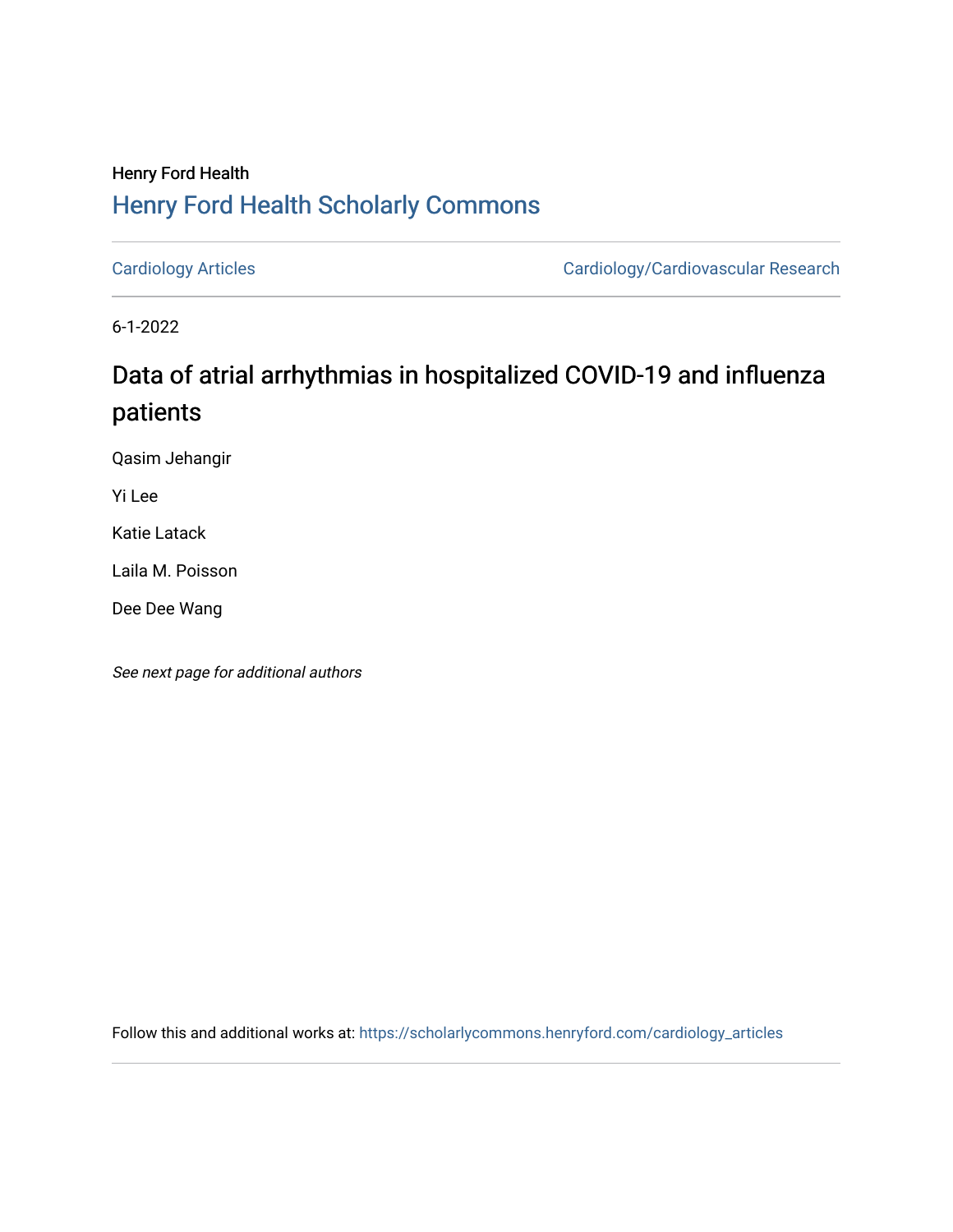### Authors

Qasim Jehangir, Yi Lee, Katie Latack, Laila M. Poisson, Dee Dee Wang, Shiyi Song, Dinesh R. Apala, Kiritkumar Patel, Abdul R. Halabi, Geetha Krishnamoorthy, and Anupam A. Sule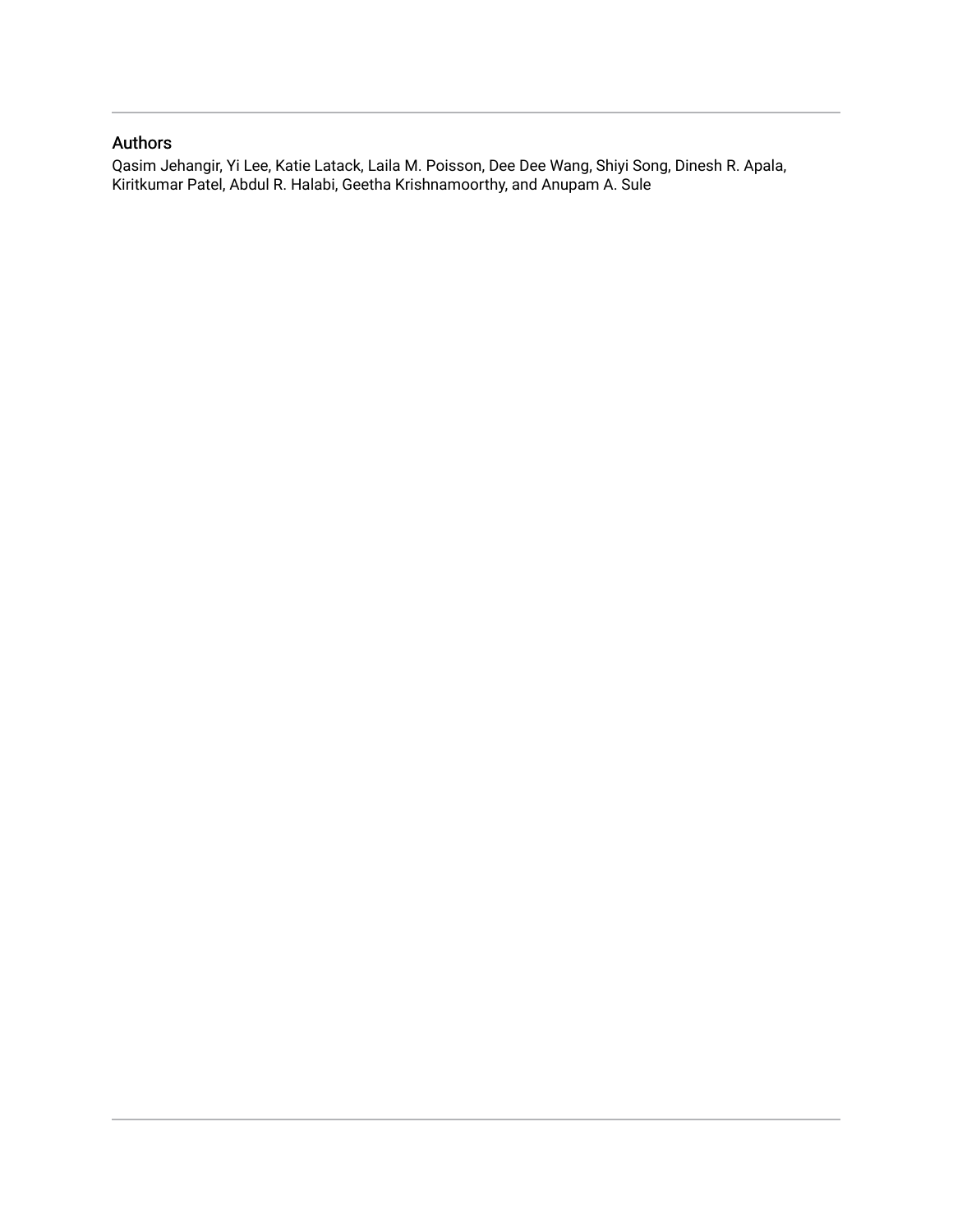

Contents lists available at [ScienceDirect](http://www.ScienceDirect.com)

Data in Brief

journal homepage: [www.elsevier.com/locate/dib](http://www.elsevier.com/locate/dib)

Data Article

## Data of atrial arrhythmias in hospitalized COVID-19 and influenza patients



Qasim Jehangir, MDª,\*, Yi Lee, MDª, Katie Latack, MS♭, Laila Poisson, PhD<sup>b</sup>, Dee Dee Wang, MD<sup>c</sup>, Shiyi Song, BS<sup>b</sup>, Dinesh R. Apala, MD<sup>d</sup>, Kiritkumar Patel, MD<sup>d</sup>, Abdul R. Halabi, MD<sup>،</sup>, Geetha Krishnamoorthy, MD<sup>.</sup>, Anupam A. Sule, MD,  $PhD^{a,e}$ 

<sup>a</sup> *Department of Medicine, St. Joseph Mercy Oakland Hospital, Pontiac, MI, United States*

<sup>b</sup> *Department of Public Health Sciences, Henry Ford Hospital, Detroit, MI, United States*

<sup>c</sup> *Division of Cardiology, Center for Structural Heart Disease, Henry Ford Hospital, Detroit, MI, United States*

<sup>d</sup> *Division of Cardiology, St. Joseph Mercy Oakland Hospital, Pontiac, MI, United States*

<sup>e</sup> *Department of Informatics, St. Joseph Mercy Oakland Hospital, Pontiac, MI, United States*

#### a r t i c l e i n f o

*Article history:* Received 24 March 2022 Revised 6 April 2022 Accepted 7 April 2022 Available online 14 April 2022

Dataset link: Data of Atrial Arrhythmias in [Hospitalized](https://journals.elsevier.com/data-in-brief) COVID-19 and Influenza Patients (Original data)

#### A B S T R A C T

Atrial arrhythmias (AA) are common in hospitalized COVID-19 patients with limited data on their association with COVID-19 infection, clinical and imaging outcomes. In the related research article using retrospective research data from one quaternary care and five community hospitals, patients aged 18 years and above with positive SARS-CoV-2 polymerase chain reaction test were included. 6927 patients met the inclusion criteria. The data in this article provides demographics, home medications, in-hospital events and COVID-19 treatments, multivariable generalized linear regression regression models using a log link with a

DOI of original article: [10.1016/j.amjcard.2022.02.051](https://doi.org/10.1016/j.amjcard.2022.02.051)

<sup>∗</sup> Corresponding author.

*E-mail addresses:* [qasimjehangir@gmail.com,](mailto:qasimjehangir@gmail.com) [qasim.jehangir001@stjoeshealth.org](mailto:qasim.jehangir001@stjoeshealth.org) (Q. Jehangir), [olive.csmu@gmail.com](mailto:olive.csmu@gmail.com) (Y. Lee), [klatack1@hfhs.org](mailto:klatack1@hfhs.org) (K. Latack), [lpoisso1@hfhs.org](mailto:lpoisso1@hfhs.org) (L. Poisson), [dwang2@hfhs.org](mailto:dwang2@hfhs.org) (D.D. Wang), [sshiyi@umich.edu](mailto:sshiyi@umich.edu) (S. Song), [dineshapala@gmail.com](mailto:dineshapala@gmail.com) (D.R. Apala), [kiritpmd@gmail.com](mailto:kiritpmd@gmail.com) (K. Patel), [arhalabi@hotmail.com](mailto:arhalabi@hotmail.com) (A.R. Halabi),

[geetha.krishnamoorthy@stjoeshealth.org](mailto:geetha.krishnamoorthy@stjoeshealth.org) (G. Krishnamoorthy), [anupam.a.sule@stjoeshealth.org](mailto:anupam.a.sule@stjoeshealth.org) (A.A. Sule).

Social media: [@QasimJehangir](https://twitter.com/QasimJehangir) (Q. Jehangir), [@Yi\\_Lee\\_Olive](https://twitter.com/Yi_Lee_Olive) (Y. Lee), [@DeeDeeWangMD](https://twitter.com/DeeDeeWangMD) (D.D. Wang), [@GK\\_SJMO](https://twitter.com/GK_SJMO) (G. K[rishn](https://twitter.com/QasimJehangir)amoorthy), [@AnupamSule](https://twitter.com/AnupamSule) [\(A.A](https://twitter.com/Yi_Lee_Olive). Sule)

<https://doi.org/10.1016/j.dib.2022.108177>

2352-3409/© 2022 The Author(s). Published by Elsevier Inc. This is an open access article under the CC BY license [\(http://creativecommons.org/licenses/by/4.0/\)](http://creativecommons.org/licenses/by/4.0/)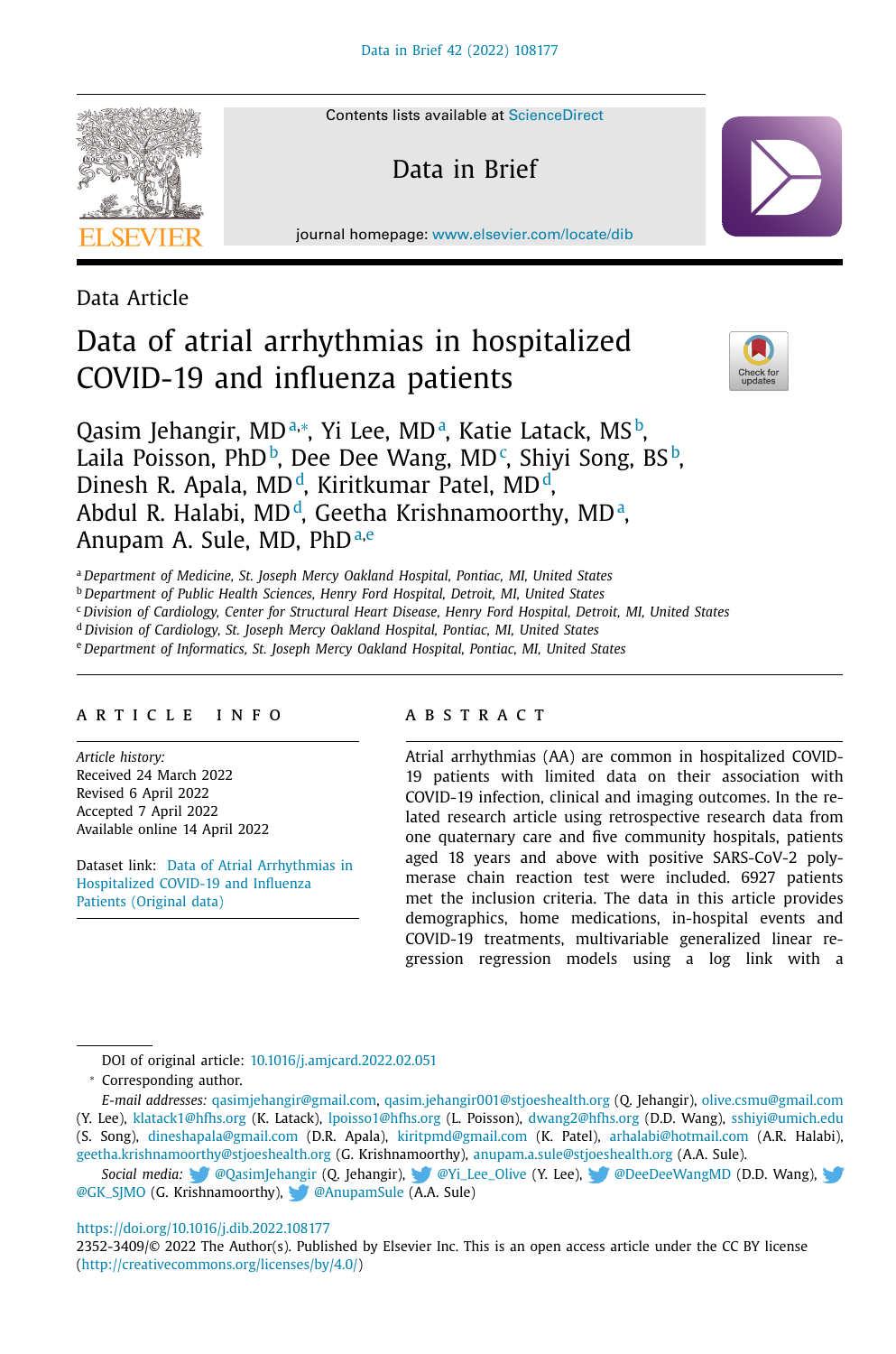*Keywords:* Atrial arrhythmias Heart failure COVID-19 Influenza Echocardiography Chest computerized tomography Poisson distribution (multi-parameter regression [MPR]) to determine predictors of new-onset AA and mortality in COVID-19 patients, computerized tomography chest scan findings, echocardiographic findings, and International Classification of Diseases–Tenth Revision codes. The clinical outcomes were compared to a propensity-matched cohort of influenza patients. For influenza, data is reported on baseline demographics, comorbid conditions, and in-hospital events. Generalized linear regression models were built for COVID-19 patients using demographic characteristics, comorbid conditions, and presenting labs which were significantly different between the groups, and hypoxia in the emergency room. Statistical analysis was performed using R programming language (version 4, ggplot2 package). Multivariable generalized linear regression model showed that, relative to normal sinus rhythm, history of AA (adjusted relative risk [RR]: 1.38; 95% CI: 1.11–1.71; *p* = 0.003) and newlydetected AA (adjusted RR: 2.02 95% CI: 1.68–2.43; *p* < 0.001) were independently associated with higher in-hospital mortality. Age in increments of 10 years, male sex, White race, prior history of coronary artery disease, congestive heart failure, end-stage renal disease, presenting leukocytosis, hypermagnesemia, and hypomagnesemia were found to be independent predictors of new-onset AA in the MPR model. The dataset reported is related to the research article entitled "Incidence, Mortality, and Imaging Outcomes of Atrial Arrhythmias in COVID-19" [Jehangir et al. Incidence, Mortality, and Imaging Outcomes of Atrial Arrhythmias in COVID-19, American Journal of Cardiology] [\[1\].](#page-19-0)

> © 2022 The Author(s). Published by Elsevier Inc. This is an open access article under the CC BY license [\(http://creativecommons.org/licenses/by/4.0/\)](http://creativecommons.org/licenses/by/4.0/)

|  |  | <b>Specifications Table</b> |  |
|--|--|-----------------------------|--|
|  |  |                             |  |

| Subject                        | Cardiology and Cardiovascular Medicine                                                                                                                   |
|--------------------------------|----------------------------------------------------------------------------------------------------------------------------------------------------------|
| Specific subject area          | Cardiac Electrophysiology                                                                                                                                |
| Type of data                   | Table                                                                                                                                                    |
|                                | Figure                                                                                                                                                   |
|                                | Supplementary datasheet                                                                                                                                  |
| How the data were acquired     | Retrospective chart and data review of hospitalized COVID-19 patients and                                                                                |
|                                | influenza patients meeting the inclusion criteria.                                                                                                       |
| Data format                    | Raw                                                                                                                                                      |
|                                | Analyzed                                                                                                                                                 |
| Description of data collection | Data were collected for COVID-19 and influenza patients fulfilling the                                                                                   |
|                                | inclusion criteria. COVID-19 patient records were retrospectively examined.<br>Data pertaining to vital signs, laboratory values, baseline demographics, |
|                                | comorbid conditions, in-hospital COVID-19 treatments, and in-hospital                                                                                    |
|                                | events were electronically extracted from the electronic medical record.                                                                                 |
|                                | Social history, pre-admission medications, chest computed tomography                                                                                     |
|                                | findings, and echocardiographic findings were extracted manually from the                                                                                |
|                                | electronic medical record for a subset of cases. Likewise, influenza patents                                                                             |
|                                | records were examined and data were electronically extracted from the                                                                                    |
|                                | EMR on baseline demographics, comorbid conditions, and in-hospital                                                                                       |
|                                | events.                                                                                                                                                  |
|                                |                                                                                                                                                          |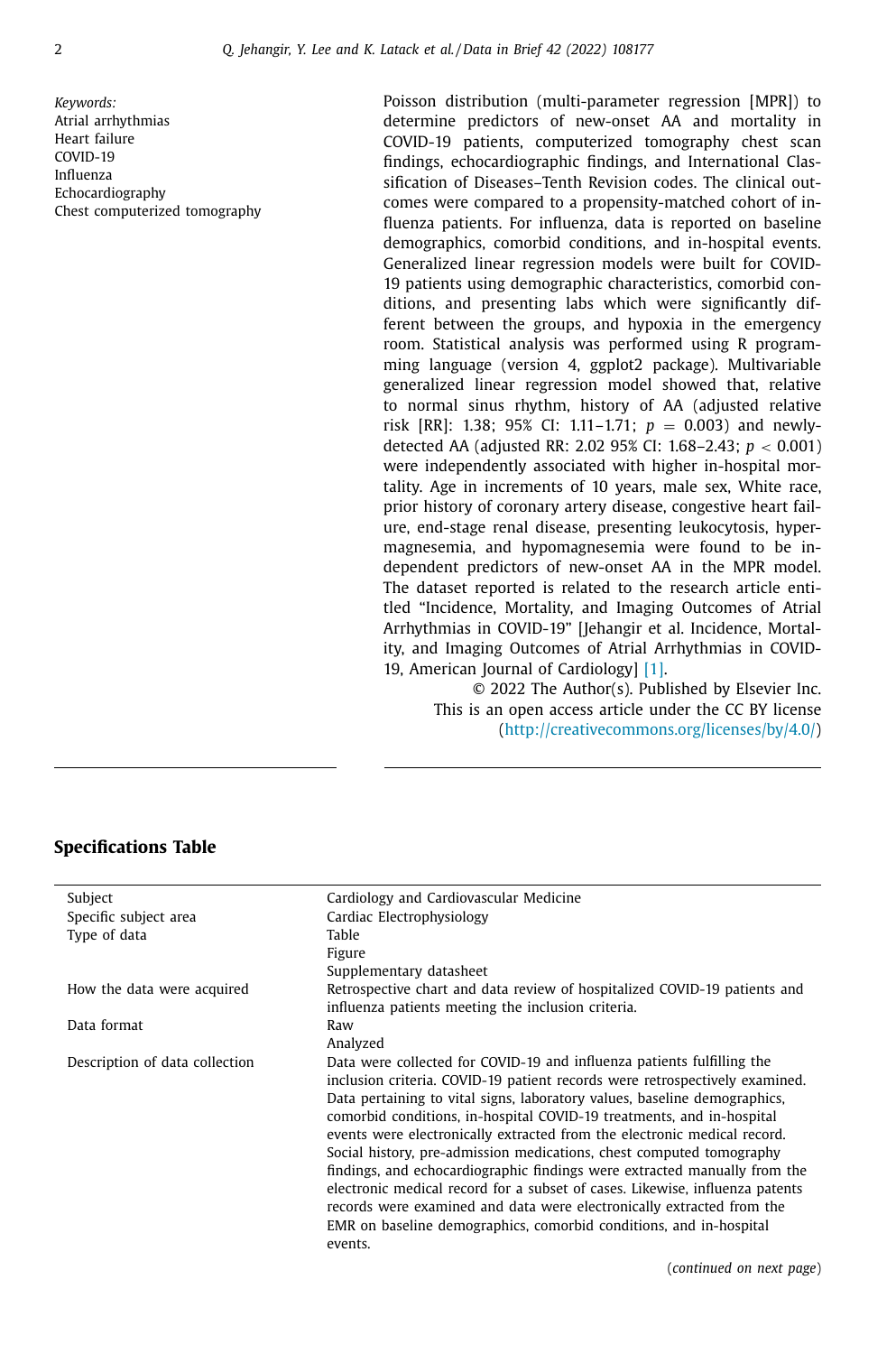| Data source location     | Henry Ford Health System and Trinity Health System, Michigan, United            |
|--------------------------|---------------------------------------------------------------------------------|
|                          | States of America                                                               |
| Data accessibility       | Supplementary file is deposited in Mendeley.                                    |
|                          | Repository name: Mendeley                                                       |
|                          | Data identification number: data: 10.17632/rm6rjpft8j.5                         |
|                          | Direct URL to data: https://data.mendeley.com/datasets/rm6rjpft8j/5             |
|                          | Instructions for accessing these data: Retrospective data were obtained         |
|                          | from the Epic electronic medical record covering the time period between        |
|                          | January 1, 2014 through December 31, 2019 for patients hospitalized with        |
|                          | influenza virus infection, and from March 1, 2020 through March 31, 2021        |
|                          | for patients hospitalized with SARS-CoV-2 virus infection. Patients were        |
|                          | divided into 3 groups based on the history of atrial arrhythmias (atrial        |
|                          | fibrillation and atrial flutter). A broad range of variables were collected for |
|                          | COVID-19 and influenza patients. The study had approval as a retrospective      |
|                          | study from Henry Ford Health System and Trinity Health institutional            |
|                          | review boards. Statistical analysis was performed using R version 4.0.4.        |
| Related research article | Q. Jehangir, Y. Lee, K. Latack et al. Incidence, Mortality, and Imaging         |
|                          | Outcomes of Atrial Arrhythmias in COVID-19, Am J Card.                          |
|                          | DOI: http://dx.doi.org/10.1016/j.amjcard.2022.02.051                            |

#### **Value of the Data**

- These data are useful as they provide insights into large and diverse populations of COVID-19 and influenza patients with atrial arrhythmias (atrial fibrillation and atrial flutter) admitted at six hospitals in Southeast Michigan.
- Our data identify risk factors of new-onset atrial arrhythmias and mortality in SARS-CoV-2 infection. In addition, we report crucial clinical and imaging findings and in-hospital treatments of COVID-19 patients.
- The data is of value to clinicians as there is limited published data on the impact of atrial arrhythmias on chest computerized tomographic and echocardiographic findings in COVID-19 infection. Moreover, literature comparing atrial arrhythmias in COVID-19 to influenza patients is deficient.
- Our data present a broad range of outcomes, including mortality, new-onset heart failure, and myocardial infarction in atrial arrhythmia patients with COVID-19, and compare the results to a propensity-matched cohort of influenza patients. These data suggest that COVID-19 is associated with a higher risk of new-onset atrial arrhythmias than influenza.
- These data have important clinical implications as new-onset atrial arrhythmias confer an unfavorable prognosis in viral pneumonia, with mortality higher in influenza than COVID-19 infection. Cardiologists, infectious disease specialists, and internists may find this data useful as early identification and treatment of atrial arrhythmias can potentially improve outcomes in viral pneumonia.
- Researchers can use data from our multicenter registry to further investigate COVID-19 and influenza patients, compare our results with other studies and perform systematic reviews and meta-analyses.

#### **1. Data Description**

In this study, we collected data of patients who were hospitalized with SARS-CoV-2 and influenza virus infections. The prevalance of atrial arrhythmias (AA) in COVID-19 is reported from 15.8 to 19.6% across academic centers in the United States [\[2–5\].](#page-19-0) In COVID-19 hospitalized patients, AA are independently associated with higher in-hospital mortality [\[3,5\].](#page-19-0) Moreover, respiratory viruses such as influenza, severe acute respiratory syndrome coronavirus, and SARS-CoV-2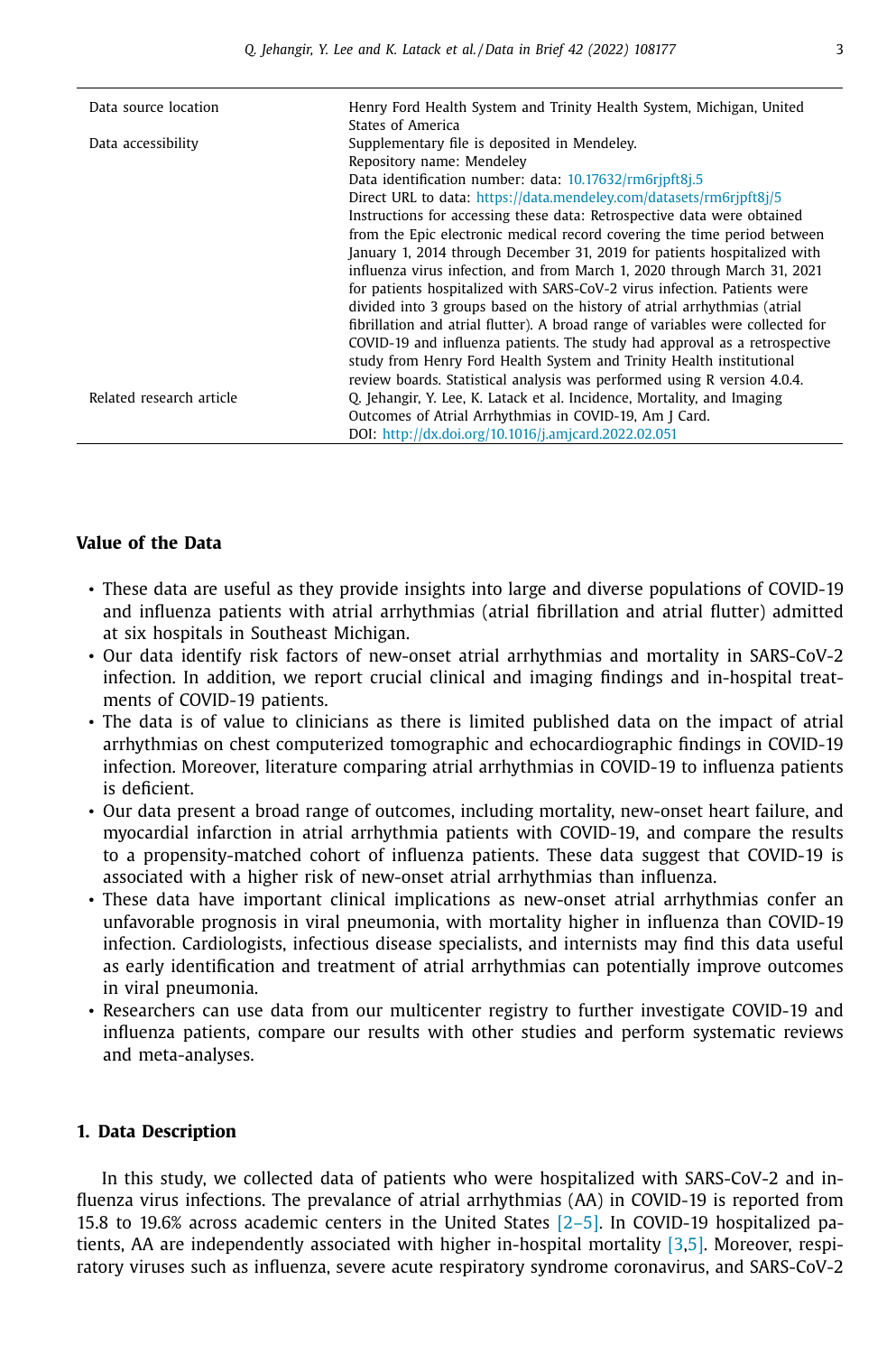

\*Chi-square p<0.005

**Fig. 1.** In-hospital steroids and other COVID-19 specific treatment in three groups <sup>∗</sup>Chi-square *p* < 0.005.

can be associated with decompensated congestive heart failure (CHF)  $[6-10]$ . The incidence of AA, mortality, and clinical outcomes associated with AA, including new-onset CHF, were compared between COVID-19 and influenza populations after propensity matching. Moreover, the imaging outcomes, including computerized tomography chest scan findings and transthoracic echocardiographic findings, were studied in COVID-19 patients.

**Supplementary File:** Analyzed data of COVID-19 and influenza patients admitted to the hospitals in Southeast Michigan. Patients were stratified into normal sinus rhythm (NSR), new-onset AA, and history of AA. Detailed data on baseline demographics, comorbid conditions, and inhospital events are reported for COVID-19 and influenza cohorts. Moreover, data on vital signs, laboratory values, social history, pre-admission medications and in-hospital medical treatments, computerized chest tomography (CT), and echocardiographic data are reported for COVID-19 patients. The file can be found on Mendeley.

Fig. 1 – Figure showing COVID-19 treatments received during hospitalization including lopinavir, ritonavir, remdesivir, tocilizumab, hydroxychloroquine, azithromycin, and cumulative dosage of steroids including hydrocortisone, dexamethasone, and methylprednisolone. COVID-19 patients were stratified into three groups: NSR, new-onset AA, and AA. Remdesivir and hydroxychloroquine usage were more common in NSR compared to patients with history of AA and new-onset AA. Cumulative dosage of steroids was defined as methylprednisolone 40 mg twice daily or  $\geq$ 80 mg daily for  $\geq$ 3 or more days; dexamethasone  $\geq$ 6 mg daily for  $\geq$ 3 days, and hydrocortisone  $>50$  mg daily for  $>3$  days. If a patient on the aforementioned dosage of steroids died before reaching 3 days length of stay, they were included in the steroids regimen group as they likely had severe COVID-19 disease. Patients on the same dosage who were discharged before reaching 3 days length of stay likely did not have severe disease and were excluded from the steroid group. The use of all steroids including hydrocortisone, dexamethasone, and methylprednisolone was more frequent in patients with new-onset AA. The difference in the usage of lopinavir, ritonavir, and tocilizumab did not reach statistical significance.

[Fig.](#page-6-0) 2 – Figure showing the propensity matching done between COVID-19 and influenza cohorts. A total of 6,927 COVID-19 and 14,174 patients were initially included. The patients were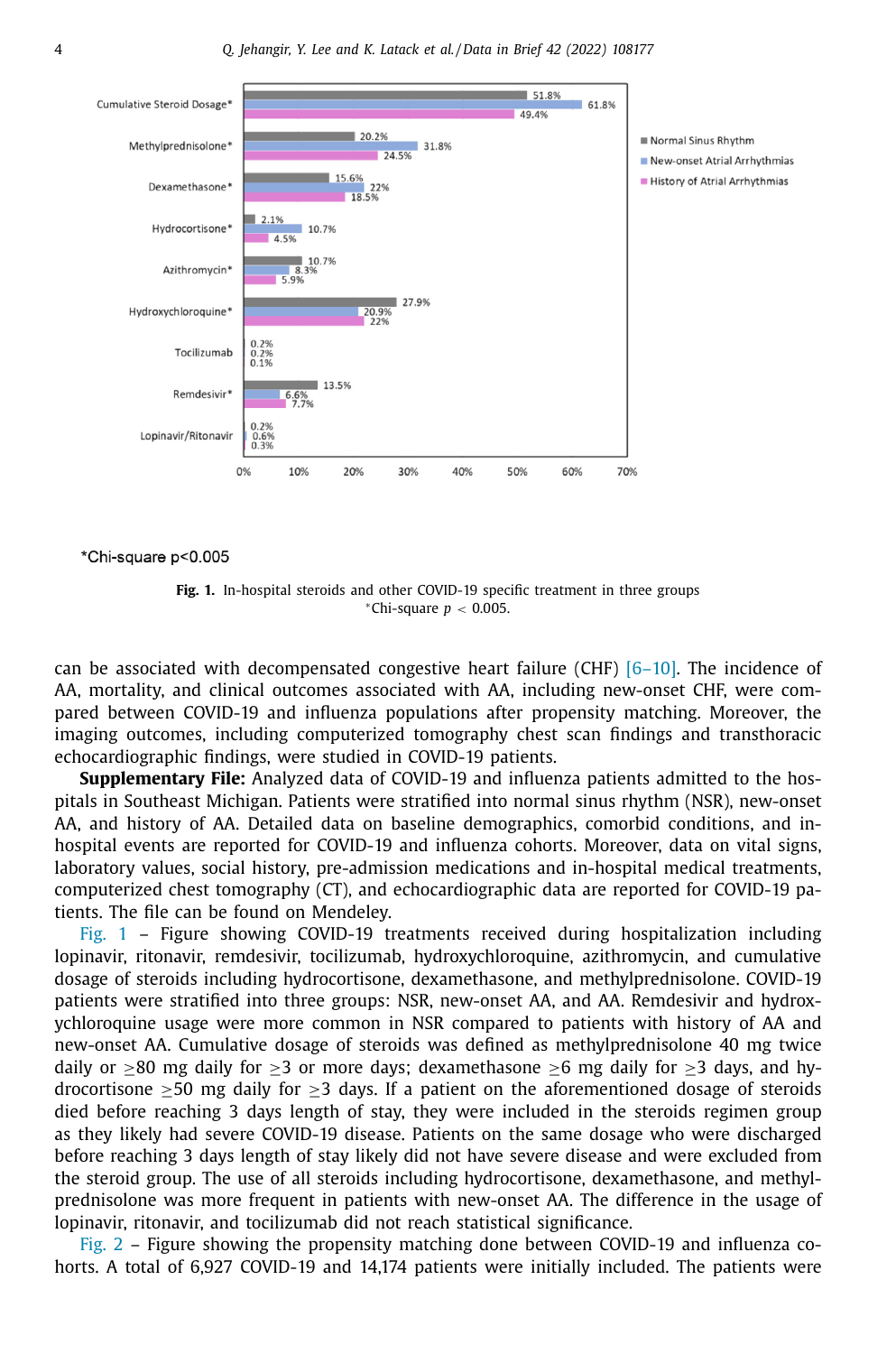<span id="page-6-0"></span>

**Fig. 2.** Flow diagram illustrating propensity matching between COVID-19 and influenza populations.

stratified into three groups in each cohort based on the status of AA. Matches were made within population, first between new-onset and history of AA groups, then between AA (new+history) and NSR groups. Finally matches were made between COVID-19 and influenza populations. After completing the propensity matching, the cohorts had 1632 patients each.

[Table](#page-7-0) 1 – Table showing International Classification of Diseases–Tenth Revision (ICD-10) codes and other identification methods used in the study. The ICD-10 codes were used to identify the patients with influenza, AA, chronic heart failure (HF), and the outcomes including new-onset HF, ischemic stroke, transient ischemic stroke, myocardial infarction (MI), deep vein thrombosis (DVT), other arterial thromboembolism, pulmonary embolism, ventricular tachycardia (VT) and ventricular fibrillation (VF), acute renal failure (ARF), requirement for new renal replacement therapy (RRT), and minor and major bleeding (using International Society on Thrombosis and Haemostasis definition)  $[11]$ . Standardized text variables were also used to identify patients with AA, chronic and new-onset HF, requirement for RRT, along with transfusion and drop in hemoglobin ≥2 mg/dL.

[Table](#page-8-0) 2 – Table showing the baseline demographics and comorbidities of 14,174 hospitalized influenza patients. Patients were stratified into three groups based on the status of AA. Among the influenza cohort, 12,325 remained in NSR, 1,499 patients had history of AA, whereas 350 patients experienced new-onset AA. The Kruskal-Wallis test was used for age, and Chi-square tests were used otherwise. All the baseline characteristics were significantly different between the groups ( $p < 0.001$ ).

[Table](#page-8-0) 3 – Table showing the medical treatments received by COVID-19 patients with newonset AA and history of AA during hospitalization. Chi-square test or Fisher-exact test was used based on expected cell counts. A total of 67% of patients with new-onset AA and 65% patients with history of AA received rate controlling agents during hospitalization with no statistical difference between the groups. The usage of rhythm controlling agents was more frequent in patients with new-onset AA (25%) compared to history of AA (21%).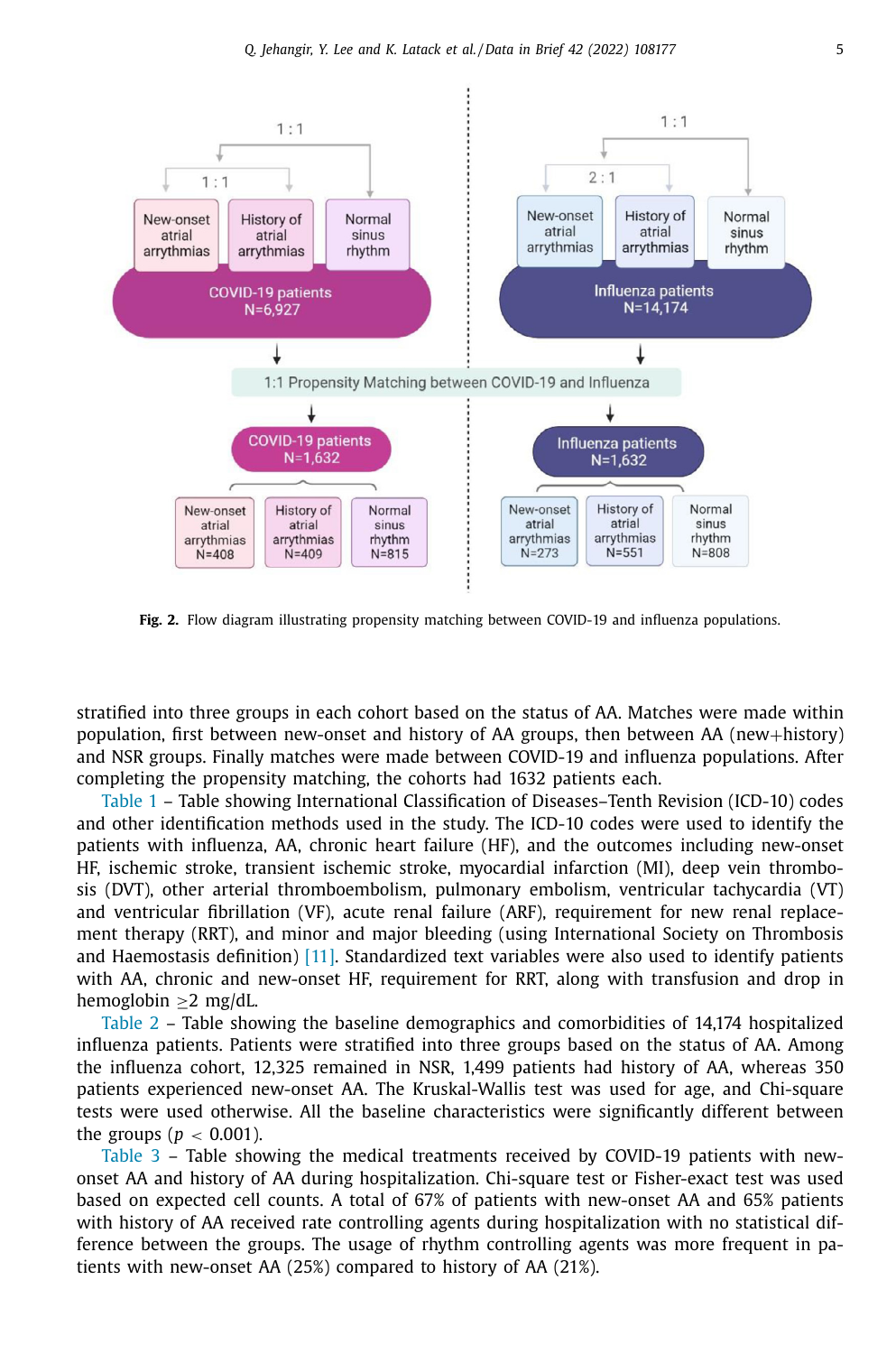$\overline{a}$ 

Ĭ.

<span id="page-7-0"></span>International Classification of Diseases–Tenth Revision codes and other identification methods used for study.

| Variable                                                  | ICD-10 Codes & Identification Methods                                                                                                           |
|-----------------------------------------------------------|-------------------------------------------------------------------------------------------------------------------------------------------------|
| COVID-19                                                  | Variable codes from consortium database                                                                                                         |
| Influenza                                                 | [09, [10, ]11                                                                                                                                   |
| Paroxysmal atrial fibrillation                            | 148.0                                                                                                                                           |
| Persistent atrial fibrillation                            | I48.1                                                                                                                                           |
| Chronic atrial fibrillation                               | 148.2                                                                                                                                           |
| Typical atrial flutter                                    | I48.3                                                                                                                                           |
| Atypical atrial flutter                                   | 148.4                                                                                                                                           |
| Unspecified atrial fibrillation                           | 148.91                                                                                                                                          |
| Unspecified atrial flutter                                | 148.92                                                                                                                                          |
| New-onset heart failure                                   | No history of heart failure in past medical history and heart failure in                                                                        |
|                                                           | discharge diagnosis                                                                                                                             |
|                                                           | 150 150.1 150.2 150.20 150.21 150.3 150.30 150.31 150.4 150.40 150.41<br>150.8 150.81 150.810 150.811 150.814 150.82 150.83 150.84 150.89 150.9 |
|                                                           | 111.0 113.0 113.2 125.5 142 143                                                                                                                 |
| Chronic heart failure                                     | History of heart failure in past medical history                                                                                                |
|                                                           | 150.22 150.23 150.32 150.33 150.42 150.43 150.812 150.813                                                                                       |
| Ischemic stroke                                           | <b>I63</b>                                                                                                                                      |
| Transient ischemic attack                                 | G45 165 166                                                                                                                                     |
| ST-segment elevation myocardial                           | 121.0 121.01 121.02 121.09 121.1 121.11 121.19 121.2 121.21 121.29                                                                              |
| infarction                                                | 121.3 122.0 122.1 122.8 122.9                                                                                                                   |
| Non-ST-segment elevation                                  | I21 I21.4 I21.9 I21.A I21.A1 I21.A9 I22.2                                                                                                       |
| myocardial infarction                                     |                                                                                                                                                 |
| Deep vein thrombosis                                      | I82 I82,211 I82,221 I82,291 I82,5 I82,7 I82,A2 I82,B2 I82,C2 I82,891                                                                            |
|                                                           | 182.91                                                                                                                                          |
| Other arterial thromboembolism                            | 173.9 174 175                                                                                                                                   |
| Pulmonary embolism                                        | 126                                                                                                                                             |
| Ventricular fibrillation                                  | I49.0                                                                                                                                           |
| Ventricular tachycardia                                   | I47.2                                                                                                                                           |
| Acute renal failure                                       | N17 N19 R94.4                                                                                                                                   |
| Requiring new dialysis                                    | Variable codes from consortium database                                                                                                         |
| Transfusion                                               | No history of end-stage renal disease and N18.6, Z99.2<br>Variable codes from consortium database                                               |
|                                                           | Identified from labs                                                                                                                            |
| Drop in hemoglobin $\geq 2$ mg/dL                         | D <sub>62</sub>                                                                                                                                 |
| Acute posthemorrhagic anemia<br>Hemorrhage, not elsewhere | <b>R58</b>                                                                                                                                      |
| classified                                                |                                                                                                                                                 |
| Hemothorax                                                | [94.2]                                                                                                                                          |
| Intracranial hemorrhage                                   | 160 161 162 169.0 169.1 169.2                                                                                                                   |
| Intraocular bleed                                         | H43.1 H44.81 H21.0 H35.6 H11.3 H31.30 H31.31                                                                                                    |
| Hemoperitoneum/retroperitoneal                            | K66.1                                                                                                                                           |
| bleed                                                     |                                                                                                                                                 |
| Intra-articular bleeding                                  | M25.0                                                                                                                                           |
| Hemopericardium                                           | I23.0 I31.2                                                                                                                                     |
| Intramuscular bleeding and                                | $M79.A + M79.81$                                                                                                                                |
| compartment syndrome                                      |                                                                                                                                                 |
| Gastrointestinal bleeding                                 | 185.01 185.11 K22.11 K22.6 K25.0 K25.2 K25.4 K25.6 K26.0 K26.2                                                                                  |
|                                                           | K26.4 K26.6 K27.0 K27.2 K27.4 K27.6 K28.0 K28.2 K28.4 K28.6                                                                                     |
|                                                           | K29.01 K29.21 K29.31 K29.41 K29.51 K29.61 K29.71 K29.81 K29.91 K31.811                                                                          |
|                                                           | K55.21 K57.01 K57.11 K57.13 K57.21 K57.31 K57.33 K57.41 K57.51 K57.53                                                                           |
|                                                           | K57.81 K57.91 K57.93 K62.5 K63.81 K92.0 K92.1 K92.2                                                                                             |
| Urogenital bleeding                                       | N02 R31.0 R31.9 N95.0 N93.9 N50.1                                                                                                               |
| Respiratory passages bleeding                             | <b>R04</b>                                                                                                                                      |

[Table](#page-9-0) 4 – Table showing anticoagulant treatments received by COVID-19 patients during the hospitalization. Chi-square test or Fisher-exact test was used based on expected cell counts. A total of 76.6% patients with new-onset AA, 76.4% with history of AA, and 23.3% with NSR received therapeutic doses of anticoagulants. The usage of prophylactic anticoagulation was most common in patients with NSR (55.5% vs 27.7% with new-onset AA vs 15.2% with history of AA).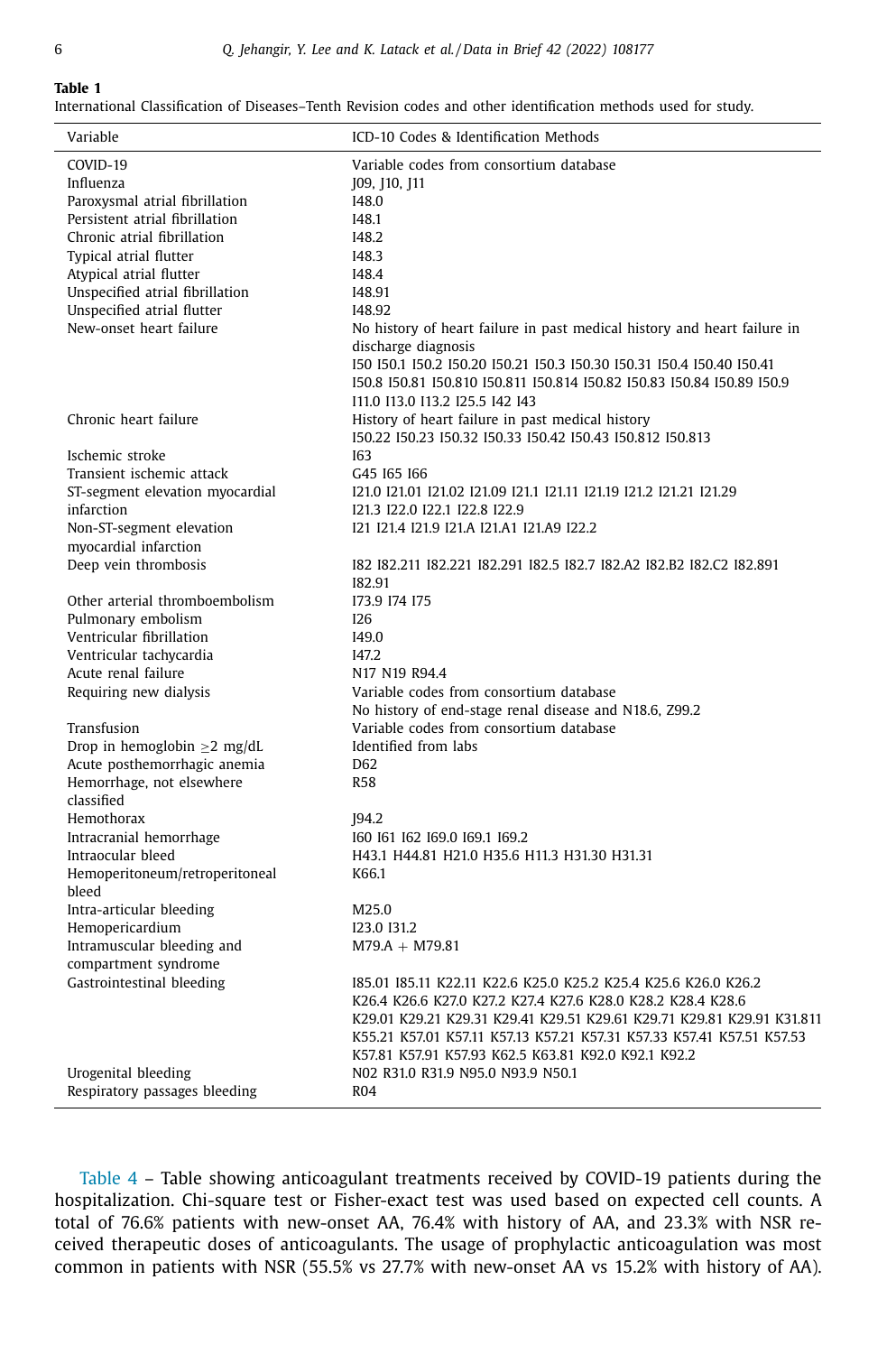<span id="page-8-0"></span>Baseline characteristics of influenza patients.

| Variable                                                                                                                                                                                                                                                                                                                      | Normal Sinus<br>Rhythm<br>$(N = 12,325)$                                                                                                                                                                                                                         | New-Onset Atrial<br>Arrhythmias<br>$(N = 350)$                                                                                                                                                                                                | History of Atrial<br>Arrhythmias<br>$(N = 1.499)$                                                                                                                                                                                                         | p-Value                                                                                                                                             |
|-------------------------------------------------------------------------------------------------------------------------------------------------------------------------------------------------------------------------------------------------------------------------------------------------------------------------------|------------------------------------------------------------------------------------------------------------------------------------------------------------------------------------------------------------------------------------------------------------------|-----------------------------------------------------------------------------------------------------------------------------------------------------------------------------------------------------------------------------------------------|-----------------------------------------------------------------------------------------------------------------------------------------------------------------------------------------------------------------------------------------------------------|-----------------------------------------------------------------------------------------------------------------------------------------------------|
| Age (years) $*$<br>Women<br>Men<br>Black<br>White<br>Other races<br>Diabetes mellitus<br>Hypertension<br>Congestive heart failure<br>Stroke/transient ischemic attack<br>Deep vein thrombosis<br>Pulmonary embolism<br>Pulmonary disease<br>Chronic kidney disease<br>End-stage renal disease<br>Cancer<br>Autoimmune disease | $38.1$ (<18, 63.1)<br>7760 (63%)<br>4565 (37%)<br>4645 (40.5%)<br>5989 (52.2%)<br>845 (7.4%)<br>2634 (21.4%)<br>5167 (41.9%)<br>1165 (9.5%)<br>911 (7%)<br>577 (4.7%)<br>383 (3.1%)<br>3502 (28.4%)<br>11206 (90.9%)<br>264 (2.1%)<br>1566 (12.7%)<br>432 (3.5%) | 75.6 [63.6, 85.1]<br>179 (51.1%)<br>171 (48.9%)<br>113 (33.2%)<br>214 (62.9%)<br>13 (3.8%)<br>137 (39.1%)<br>273 (78%)<br>134 (38.3%)<br>63 (18%)<br>16 (4.6%)<br>7(2%)<br>119 (34%)<br>288 (82.3%)<br>16 (4.6%)<br>69 (19.7%)<br>$18(5.1\%)$ | 75.2 [65.6, 83.6]<br>790 (52.7%)<br>709 (47.3%)<br>293 (19.8%)<br>1132 (76.6%)<br>52 (3.5%)<br>613 (40.9%)<br>1353 (90.3%)<br>780 (52%)<br>383 (25%)<br>178 (11.9%)<br>110 (7.3%)<br>662 (44.2%)<br>1097 (73.2%)<br>70 (4.7%)<br>441 (29.4%)<br>98 (6.5%) | < 0.001<br>< 0.001<br>< 0.001<br>< 0.001<br>< 0.001<br>< 0.001<br><0.001<br><0.001<br>< 0.001<br><0.001<br>< 0.001<br>< 0.001<br>< 0.001<br>< 0.001 |
| Hypothyroidism                                                                                                                                                                                                                                                                                                                | 897 (7.3%)                                                                                                                                                                                                                                                       | 46 (13.1%)                                                                                                                                                                                                                                    | 309 (20.6%)                                                                                                                                                                                                                                               | < 0.001                                                                                                                                             |

<sup>∗</sup> Median (interquartile range).

#### **Table 3**

Medical treatments including rate and rhythm control therapies for atrial arrhythmias during hospitalization.

| In-hospital Medications            | New-onset Atrial<br>Arrythmias<br>$(N = 626)$ | History of Atrial<br>Arrythmias<br>$(N = 779)$ | p-value |
|------------------------------------|-----------------------------------------------|------------------------------------------------|---------|
| Rate control agents*               | 420 (67%)                                     | 503 (65%)                                      | 0.32    |
|                                    |                                               |                                                |         |
| Beta-blockers                      | 395 (63%)                                     | 475 (61%)                                      | 0.89    |
| Esmolol                            | 2(0.32%)                                      | 1(0.13%)                                       | 0.89    |
| Calcium channel blockers           | 118 (19%)                                     | 111 (14%)                                      | 0.08    |
| Digoxin                            | 47 (8%)                                       | 57 (7%)                                        | 0.89    |
| Rhythm control agents <sup>§</sup> | 159 (25%)                                     | 160 (21%)                                      | 0.031   |
| Amiodarone                         | 147 (23%)                                     | 124 (16%)                                      | 0.0024  |
| Flecainide                         | 1(0.16%)                                      | 10(1.3%)                                       | 0.14    |
| Propafenone                        | $2(0.3\%)$                                    | $1(0.9\%)$                                     | 0.45    |
| Sotalol                            | 9(1.4%)                                       | 20 (2.6%)                                      | 0.45    |
| Dofetilide                         | 1(0.16%)                                      | 4(0.51%)                                       | 0.45    |
| Dronedarone                        | 1(0.16%)                                      | $\Omega$                                       | 0.45    |

<sup>∗</sup> Include metoprolol, carvedilol, atenolol, propranolol, nadolol, timolol and pindolol.

§ Include diltiazem and verapamil.

Anticoagulation was not given in 13.1% of patients with new-onset AA, 9.2% with history of AA, and 2.8% with NSR.

[Table](#page-9-0) 5 – Table showing three groups within the COVID-19 population after propensity matching between the three groups. The Kruskal-Wallis test was used for age, and Chi-square tests were used otherwise. A 1:1 match (history of AA vs new-onset AA) was used, followed by a 1:1 match between AA (new-onset AA + history of AA) and NSR groups. All *p*-values are insignificant indicating successful matching.

[Table](#page-10-0) 6 – Table showing three groups within the influenza population after propensity matching between the three groups. The Kruskal-Wallis test was used for age, and Chi-square tests were used otherwise. Since there were few new-onset AA cases in influenza population, a 2:1 match (history of AA vs new-onset AA) was used, followed by a 1:1 match between AA (newonset  $AA$  + history of  $AA$ ) and NSR. All p-values are insignificant indicating successful matching.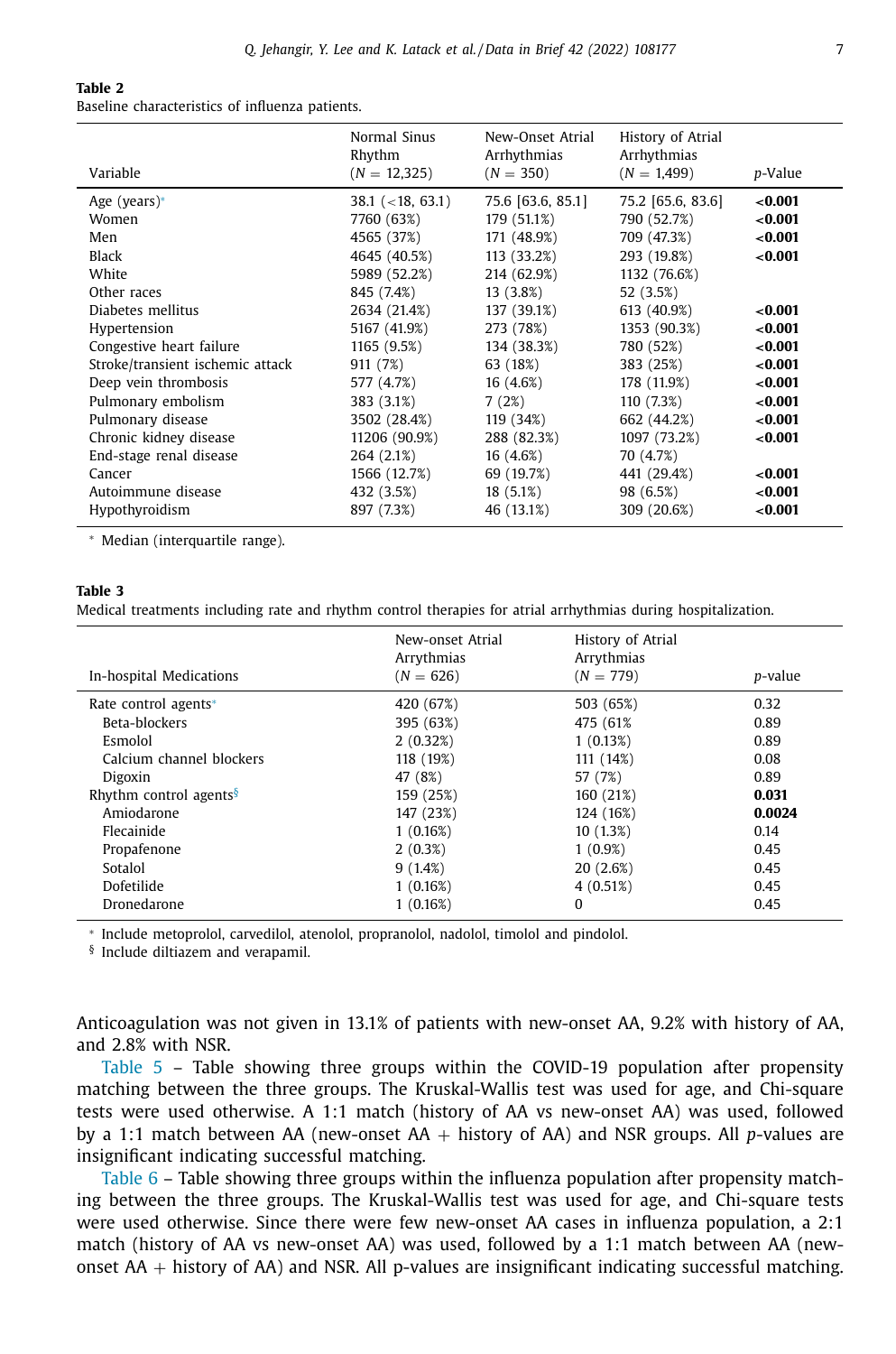<span id="page-9-0"></span>Anticoagulant treatment for 3 groups during hospitalization.

| In-hospital Anticoagulants   | Normal Sinus<br>Rhythm<br>$(N = 2515)$ | New-onset Atrial<br>Arrhythmias<br>$(N = 303)$ | History of Atrial<br>Arrhythmias<br>$(N = 343)$ | p-value |
|------------------------------|----------------------------------------|------------------------------------------------|-------------------------------------------------|---------|
| Therapeutic anticoagulation  | 587 (23.3%)                            | 232 (76.6%)                                    | 262 (76.4%)                                     | < 0.001 |
| Apixaban                     | 143 (5.7%)                             | 105 (34.7%)                                    | 130 (37.9%)                                     | 0.052   |
| Argatroban                   | $9(0.4\%)$                             | 4 (1.3%)                                       | $2(0.6\%)$                                      | 0.074   |
| Bivalirudin                  | 0                                      | $\Omega$                                       | $1(0.3\%)$                                      | 0.368   |
| Dabigatran                   | $\Omega$                               | $\Omega$                                       | $3(0.9\%)$                                      | 0.050   |
| Edoxaban                     | $\Omega$                               | 1(33%)                                         | $\Omega$                                        | 0.368   |
| Enoxaparin                   | 168 (6.7%)                             | 26 (8.6%)                                      | 28 (8.2%)                                       | < 0.001 |
| Fondaparinux                 | $9(0.4\%)$                             | $\Omega$                                       | $1(0.3\%)$                                      | < 0.001 |
| Heparin                      | 384 (15.3%)                            | 135 (44.6%)                                    | 90 (26.2%)                                      | < 0.001 |
| Rivaroxaban                  | 30 (1.2%)                              | 13                                             | 37 (10.8%)                                      | 0.003   |
| Warfarin                     | 62(2.5%)                               | 28                                             | 45 (13.1%)                                      | 0.002   |
| Prophylactic anticoagulation | 1395 (55.5%)                           | 36 (11.9%)                                     | 52 (15.2%)                                      | < 0.001 |
| Enoxaparin                   | 1507 (59.9%)                           | 84 (27.7%)                                     | 76 (22.2%)                                      | < 0.001 |
| Fondaparinux                 | $1(0.04\%)$                            | $\Omega$                                       | $\Omega$                                        | 0.368   |
| Rivaroxaban                  | 5(0.2%)                                | 0                                              | $\Omega$                                        | 0.007   |
| No anticoagulation           | 533 (2.8%)                             | 35 (13.1%)                                     | 29 (9.2%)                                       | < 0.001 |

#### **Table 5**

Comparability of the groups according to atrial arrhythmias status with groups matched within the COVID-19 population.

|                                  | Normal Sinus<br>Rhythm | New-onset Atrial<br>Arrhythmias | History of Atrial<br>Arrhythmias |                 |
|----------------------------------|------------------------|---------------------------------|----------------------------------|-----------------|
| Variable                         | $(N = 1,048)$          | $(N = 526)$                     | $(N = 522)$                      | <i>p</i> -value |
| Age (years) $*$                  | 79 [69, 86]            | 77 [69, 84]                     | 78 [70, 86]                      | 0.270           |
| Women                            | 485 (46.3%)            | 234 (44.5%)                     | 239 (45.8%)                      | 0.797           |
| Black                            | 256 (24.4%)            | 126 (24%)                       | 125 (23.9%)                      | 0.929           |
| White                            | 761 (72.6%)            | 380 (72.2%)                     | 379 (72.6%)                      |                 |
| Other races                      | 31(3%)                 | 20 (3.8%)                       | 18 (3.4%)                        |                 |
| Body mass index, $(kg/m2)$       |                        |                                 |                                  | 0.919           |
| < 18.5                           | 94 (9%)                | 43 (8.2%)                       | 41 (7.9%)                        |                 |
| $18.5 - 24.9$                    | 264 (25.2%)            | 122 (23.2%)                     | 123 (23.6%)                      |                 |
| $25.0 - 29.9$                    | 322 (30.7%)            | 165 (31.4%)                     | 165 (31.6%)                      |                 |
| >30.0                            | 368 (35.1%)            | 196 (37.3%)                     | 193 (37%)                        |                 |
| Diabetes mellitus                | 394 (37.6%)            | 205 (39%)                       | 190 (36.4%)                      | 0.690           |
| Hypertension                     | 858 (81.9%)            | 421 (80%)                       | 422 (80.8%)                      | 0.666           |
| Congestive heart failure         | 366 (34.9%)            | 197 (37.5%)                     | 202 (38.7%)                      | 0.299           |
| Stroke/transient ischemic attack | 147 (14%)              | 74 (14.1%)                      | 70 (13.4%)                       | 0.937           |
| Deep vein thrombosis             | 66 (6.3%)              | 34 (6.5%)                       | 36 (6.9%)                        | 0.902           |
| Pulmonary embolism               | 29 (2.8%)              | 11(2.1%)                        | 15(2.9%)                         | 0.672           |
| Pulmonary disease                | 313 (29.9%)            | 154 (29.3%)                     | 151 (28.9%)                      | 0.922           |
| Chronic kidney disease           | 161 (15.4%)            | 86 (16.3%)                      | 82 (15.7%)                       | 0.981           |
| End-stage renal disease          | 46 (4.4%)              | 21 (4%)                         | 21 (4%)                          |                 |
| Cancer                           | 224 (21.4%)            | 121 (23%)                       | 111 (21.3%)                      | 0.724           |
| Autoimmune disease               | 43 (4.1%)              | 22 (4.2%)                       | 22 (4.2%)                        | 0.994           |
| Hyperthyroidism                  | 30 (2.9%)              | 16(3%)                          | 15(2.9%)                         | 0.979           |
| Hypothyroidism                   | 114 (10.9%)            | 60 (11.4%)                      | 61 (11.7%)                       | 0.880           |

<sup>∗</sup> Median (interquartile range).

[Table](#page-11-0) 7 – Table showing COVID-19 and influenza cohorts after propensity matching the two populations. The Kruskal-Wallis test was used for age and Chi-square tests otherwise. A 1:1 match was used between the COVID-19 and Influenza cohorts that were already balanced on AA group (Tables 5 and [6\)](#page-10-0). All p-values are insignificant indicating successful matching.

[Table](#page-12-0) 8 – Table showing the pre-hospital medications in the study population. Usage of statins, warfarin, direct oral anticoagulants, digoxin, beta-blockers, and diuretics were more common in patients with history of AA whereas antiplatelets usage was more common in patients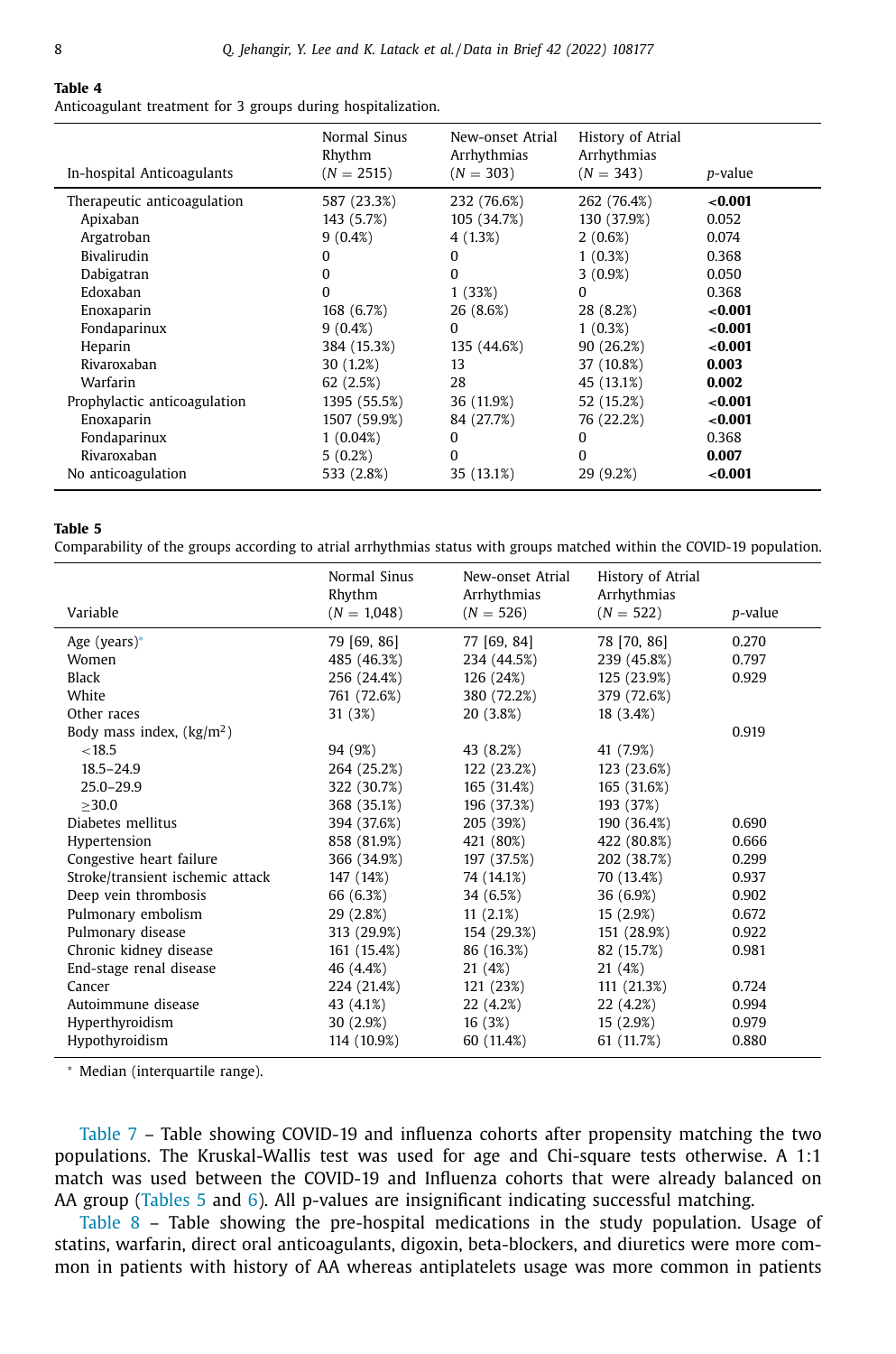| Variable                         | Normal Sinus<br>Rhythm<br>$(N = 936)$ | New-onset Atrial<br>Arrhythmias<br>$(N = 313)$ | History of Atrial<br>Arrhythmias<br>$(N = 623)$ | p-value |
|----------------------------------|---------------------------------------|------------------------------------------------|-------------------------------------------------|---------|
| Age (years) $*$                  | 76.0 [64.7, 85.2]                     | 76.2 [64.5, 85.2]                              | 75.3 [65.2, 84.5]                               | 0.728   |
| Women                            | 495 (52.9%)                           | 160 (51.1%)                                    | 338 (54.3%)                                     | 0.657   |
| Black                            | 276 (29.5%)                           | 95 (30.4%)                                     | 178 (28.6%)                                     | 0.981   |
| White                            | 622 (66.5%)                           | 206 (65.8%)                                    | 421 (67.6%)                                     |         |
| Other races                      | 38 (4.1%)                             | 12(3.8%)                                       | 24 (3.9%)                                       |         |
| Diabetes mellitus                | 385 (41.1%)                           | 123 (39.3%)                                    | 249 (40%)                                       | 0.813   |
| Hypertension                     | 794 (84.8%)                           | 262 (83.7%)                                    | 514 (82.5%)                                     | 0.472   |
| Congestive heart failure         | 360 (38.5%)                           | 123 (39.3%)                                    | 253 (40.6%)                                     | 0.696   |
| Stroke/transient ischemic attack | 162 (17.3%)                           | 59 (18.8%)                                     | 113 (18.1%)                                     | 0.804   |
| Deep vein thrombosis             | 53 (5.7%)                             | 16(5.1%)                                       | 31 (5%)                                         | 0.824   |
| Pulmonary embolism               | 20(2.1%)                              | 7(2.2%)                                        | 11(1.8%)                                        | 0.844   |
| Pulmonary disease                | 374 (40%)                             | 113 (36.1%)                                    | 245 (39.3%)                                     | 0.476   |
| Chronic kidney disease           | 159 (17%)                             | 46 (14.7%)                                     | 91 (14.6%)                                      | 0.737   |
| End-stage renal disease          | 39 (4.2%)                             | 14 (4.5%)                                      | 26 (4.2%)                                       |         |
| Cancer                           | 210 (22.4%)                           | 65 (20.8%)                                     | 130 (20.9%)                                     | 0.701   |
| Autoimmune disease               | 43 (4.6%)                             | 17(5.4%)                                       | 33 (5.3%)                                       | 0.755   |
| Hypothyroidism                   | 133 (14.2%)                           | 43 (13.7%)                                     | 82 (13.2%)                                      | 0.841   |
|                                  |                                       |                                                |                                                 |         |

<span id="page-10-0"></span>Comparability of the groups according to atrial arrhythmias status with groups matched within influenza population.

<sup>∗</sup> Median (interquartile range).

with new-onset AA. There was no difference in the use of angiotensin-converting-enzyme inhibitors, angiotensin receptor blockers, calcium channel blockers, azithromycin, and hydroxychloroquine between the study groups.

[Table](#page-13-0) 9 – Table showing multivariable generalized linear regression model using a log link with a Poisson distribution (multi-parameter regression [MPR]) built to identify predictors of new-onset AA. The model was built using baseline demographic characteristics (age, sex, race, body mass index), comorbid conditions (hypertension, diabetes mellitus, CHF, cerebrovascular accident, kidney disease, pulmonary disease, pulmonary hypertension, liver disease, cancer, thyroid disease, and history of DVT) and on-arrival labs (white cell count, aspartate aminotransferase (AST), D-dimer, potassium, and magnesium) which were significantly different between the groups, and hypoxia in the emergency room. Adjusted relative risk (RR) with 95% confidence intervals (CI) were calculated. Significant variables included: age in increments of 10 years (RR: 1.60; 95% CI: 1.46–1.74; *p* < 0.001), female sex (RR: 0.69; 95% CI: 0.57–0.85; *p* < 0.001), African American race (RR: 0.72; 95% CI: 0.57–0.92; *p* = 0.007), other races (RR: 0.56; 95% CI: 0.34– 0.94; *p* = 0.027), CHF (RR: 1.55; 95% CI: 1.17–2.06; *p* = 0.002), end-stage renal disease (ESRD) (RR: 1.93; 95% CI: 1.27 – 2.93; *p* = 0.002), presenting leukocytosis (RR: 1.49; 95% CI: 1.17–1.88; *p* < 0.001), hypermagnesemia (RR: 1.46; 95% CI: 1.01–2.13; *p* = 0.047), and hypomagnesemia (RR: 1.29; 95% CI: 1.02–1.63; *p* = 0.034).

[Table](#page-14-0) 10 – Table showing chest CT findings in study patients. Data on pleural effusion, ground-glass infiltrates, multifocal pneumonia, pulmonary edema, and pulmonary vascular congestion was collected. Pleural effusions were most common in patients with history of AA (54.6%) compared to patients with NSR (13.8%) and new-onset AA (13.3%); *p*-value=0.02. The difference in findings of pulmonary edema, pulmonary vascular congestion, ground-glass opacities and multifocal pneumonia did not reach statistical significance.

[Table](#page-15-0) 11 – Table showing MPR model for predictors of in-hospital mortality in COVID-19 patients. The model was built using the same variables as described in [Table](#page-13-0) 9. Adjusted relative risk with 95% CI were calculated. History of AA (RR: 1.38; 95% CI 1.11–1.71;  $p = 0.003$ ) and newonset AA (RR: 2.02; 95% CI: 1.68–2.43;  $p < 0.001$ ) were independent predictors of mortality. Other significant variables included: age in increments of 10 years (RR: 1.44; 95% CI: 1.34–1.54; *p* < 0.001), obesity (RR: 0.77; 95% CI: 0.62–0.95; *p* = 0.014), female sex (RR: 0.76; 95% CI: 0.65– 0.88; *p* < 0.001), presenting leukocytosis (RR: 1.23; 95% CI: 1.03–1.47; *p* = 0.020), elevated AST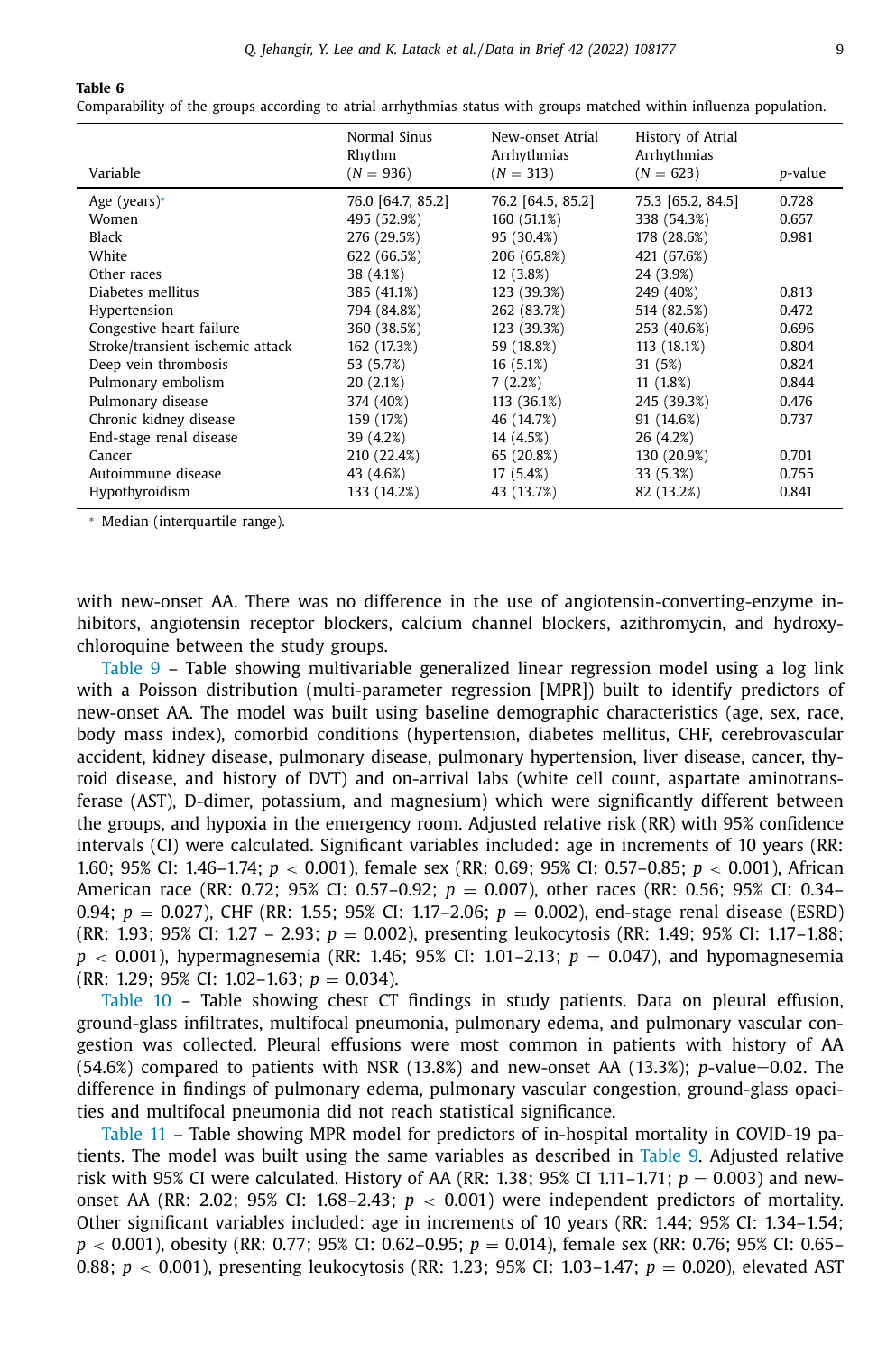<span id="page-11-0"></span>

| . .<br>٠ | . . | $\sim$ |  |  |
|----------|-----|--------|--|--|
|----------|-----|--------|--|--|

**Table 7**<br>Comparability of the groups according to atrial arrhythmias status with groups propensity-matched between COVID-19 and Influenza populations

|                                  |                                       | COVID-19                                       |                                                 |                                       | Influenza                                      |                                                 |                 |
|----------------------------------|---------------------------------------|------------------------------------------------|-------------------------------------------------|---------------------------------------|------------------------------------------------|-------------------------------------------------|-----------------|
| Variable                         | Normal Sinus<br>Rhythm<br>$(N = 815)$ | New-onset Atrial<br>Arrhythmias<br>$(N = 408)$ | History of Atrial<br>Arrhythmias<br>$(N = 409)$ | Normal Sinus<br>Rhythm<br>$(N = 808)$ | New-onset Atrial<br>Arrhythmias<br>$(N = 273)$ | History of Atrial<br>Arrhythmias<br>$(N = 551)$ | <i>p</i> -value |
| Age (years) $*$                  | 77 (67, 85)                           | 76 (68, 83)                                    | 76 (68, 84)                                     | 77.5 (66.6, 86.3)                     | 77.6 (66.0, 85.7)                              | 76.5 (66.4, 85.3)                               | 0.54            |
| Female                           | 405 (49.7%)                           | 206 (50.5%)                                    | 212 (51.8%)                                     | 400 (49.5%)                           | 133 (48.7%)                                    | 279 (50.6%)                                     | 0.966           |
| Black                            | 216 (26.5%)                           | 116 (28.4%)                                    | 114 (27.9%)                                     | 214 (26.5%)                           | 77 (28.2%)                                     | 136 (24.7%)                                     | 0.984           |
| White                            | 567 (69.6%)                           | 276 (67.6%)                                    | 281 (68.7%)                                     | 564 (69.8%)                           | 187 (68.5%)                                    | 392 (71.1%)                                     |                 |
| Other races                      | 32 (3.9%)                             | 16 (3.9%)                                      | 14 (3.4%)                                       | 30 (3.7%)                             | 9(3.3%)                                        | 23 (4.2%)                                       |                 |
| Diabetes mellitus                | 319 (39.1%)                           | 167 (40.9%)                                    | 159 (38.9%)                                     | 319 (39.5%)                           | 106 (38.8%)                                    | 215 (39%)                                       | 0.99            |
| Hypertension                     | 681 (83.6%)                           | 338 (82.8%)                                    | 340 (83.1%)                                     | 681 (84.3%)                           | 224 (82.1%)                                    | 446 (80.9%)                                     | 0.706           |
| Congestive heart failure         | 302 (37.1%)                           | 165 (40.4%)                                    | 177 (43.3%)                                     | 302 (37.4%)                           | 98 (35.9%)                                     | 217 (39.4%)                                     | 0.246           |
| Stroke/transient ischemic attack | 126 (15.5%)                           | 67 (16.4%)                                     | 63 (15.4%)                                      | 125 (15.5%)                           | 41 (15%)                                       | 81 (14.7%)                                      | 0.989           |
| Deep vein thrombosis             | 55 (6.7%)                             | 26 (6.4%)                                      | 25(6.1%)                                        | 52 (6.4%)                             | 14 (5.1%)                                      | 29 (5.3%)                                       | 0.863           |
| Pulmonary embolism               | 21 (2.6%)                             | 5(1.2%)                                        | 11(2.7%)                                        | 19(2.4%)                              | 6(2.2%)                                        | 11(2%)                                          | 0.713           |
| Pulmonary disease                | 285 (35%)                             | 139 (34.1%)                                    | 145 (35.5%)                                     | 282 (34.9%)                           | 87 (31.9%)                                     | 196 (35.6%)                                     | 0.928           |
| Chronic kidney Disease           | 149 (18.3%)                           | 68 (16.7%)                                     | 68 (16.6%)                                      | 148 (18.3%)                           | 39 (14.3%)                                     | 84 (15.2%)                                      | 0.831           |
| End-stage renal disease          | 36 (4.4%)                             | 19 (4.7%)                                      | 16 (3.9%)                                       | 34 (4.2%)                             | 13 (4.8%)                                      | 20 (3.6%)                                       |                 |
| Cancer                           | 174 (21.3%)                           | 101 (24.8%)                                    | 87 (21.3%)                                      | 192 (23.8%)                           | 57 (20.9%)                                     | 121 (22%)                                       | 0.638           |
| Hypothyroidism                   | 93 (11.4%)                            | 56 (13.7%)                                     | 57 (13.9%)                                      | 97 (12%)                              | 35 (12.8%)                                     | 64 (11.6%)                                      | 0.738           |

∗ Median (interquartile range).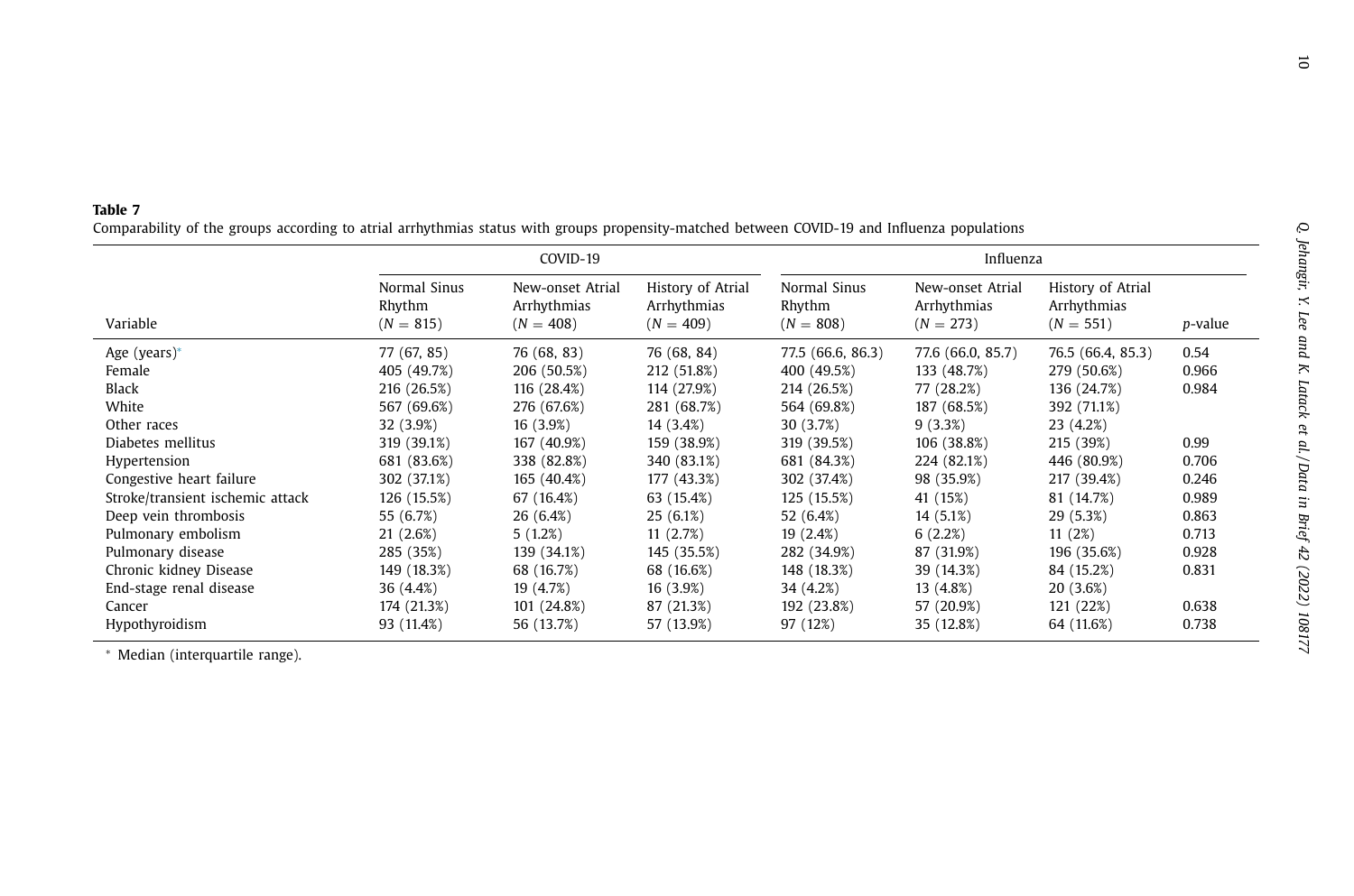<span id="page-12-0"></span>

| Table 8                              |  |  |
|--------------------------------------|--|--|
| Medication usage prior to admission. |  |  |

| Variable                        | Normal Sinus<br>Rhythm<br>$(N = 747)$ | New-onset<br>Atrial<br>Arrythmias<br>$(N = 76)$ | History of<br>Atrial<br>Arrythmias<br>$(N = 95)$ | Chi-square<br><i>p</i> -value |
|---------------------------------|---------------------------------------|-------------------------------------------------|--------------------------------------------------|-------------------------------|
| Home statins                    | 289 (38.7%)                           | 39 (51.3%)                                      | 59 (61%)                                         | <0.0001                       |
| Home ACE inhibitors and ARBs    | 256 (34.3%)                           | 33 (34.3%)                                      | 39 (41%)                                         | 0.296                         |
| Home warfarin                   | 28 (3.8%)                             | 6(7.9%)                                         | 13 (13.7%)                                       | 0.0003                        |
| Home direct oral anticoagulants | 21(2.8%)                              | 14 (18.4%)                                      | 34 (35.8%)                                       | $-.0001$                      |
| Home digoxin                    | $3(0.4\%)$                            | 4 (5.3%)                                        | 6(6.3%)                                          | < 0.0001                      |
| Home beta-blockers              | 211 (28.3%)                           | 40 (52.6%)                                      | 56 (59%)                                         | < 0.0001                      |
| Home diuretics                  | 182 (24.4%)                           | 31 (40.8%)                                      | 45 (47.4%)                                       | <0.0001                       |
| Home calcium channel blockers   | $9(2.11\%)$                           | 2(1.2%)                                         | 2(2.63%)                                         | 0.505                         |
| Home antiplatelets              | 217 (29%)                             | 41 (54%)                                        | 42 (44%)                                         | < 0.0001                      |
| Home azithromycin               | 57 (7.6%)                             | 10(13.2%)                                       | 2(2.1%)                                          | 0.0943                        |
| Home hydroxychloroquine         | 15 (2%)                               | 3(4%)                                           | 4(4.2%)                                          | 0.340                         |

Abbreviations: ACE, angiotensin-converting-enzyme inhibitor; ARB, angiotensin receptor blockers.

(RR: 1.37; 95% CI: 1.18 –1.60; *p* < 0.001), high D-dimer (RR: 1.44; 95% CI: 1.19–1.74; *p* < 0.001) and very high D-dimer (RR: 1.65; 95% CI: 1.30–2.10; *p* < 0.001), hypermagnesemia (RR: 1.36; 95% CI: 1.06–1.76; *p* = 0.017), history of CHF (RR: 1.23; 95% CI: 1.00–1.51; *p* = 0.047, ESRD (RR: 1.63; 95% CI: 1.21–2.20; *p* = 0.001), cancer (RR: 1.21; 95% CI: 1.02–1.44; *p* = 0.032), and DVT (RR: 1.73; 95% CI: 1.31–2.30; *p* < 0.001).

[Table](#page-16-0) 12 – Table showing the in-hospital events in 3 groups after propensity-matched between COVID-19 and influenza populations. The Kruskal-Wallis test was used for comparing the length of stay variables and Chi-square tests were used otherwise. A Bonferroni corrected threshold for significance within COVID-19 or influenza is 0.002 (calculated as 0.05/19). Tests attaining this threshold have p-values highlighted with bold font. Within COVID-19 population, new-onset AA patients had longer Hospital length of stay and higher incidence of intensive care unit (ICU) admission, need for mechanical ventilation, usage of vasopressors and inotropes, new-onset CHF, ARF, and VT compared to patients with history of AA and NSR. Similarly, in the influenza population, the need for mechanical ventilation, usage of vasopressors and inotropes, new-onset CHF, ST-segment elevation MI, non-ST segment elevation MI, ARF, VF, and VT were more common in patients with new-onset AA.

[Table](#page-17-0) 13 – Table showing odds ratios (OR) of the in-hospitals events in 3 groups after propensity matching between COVID-19 and influenza populations. Odds ratios were calculated for each 2-group comparison using univariate logistic regression within the COVID-19 and influenza populations. Group 1 includes patients with NSR, group 2 includes patients with new-onset AA, whereas group 3 includes patients with history of AA. Within the COVID-19 population, newonset AA had higher ICU admission rate, 90 day-readmission, need for mechanical ventilation, vasopressors and inotropes usage, new-onset CHF, non-ST-segment elevation MI, ARF, and VT as evident by OR with 95% CI not crossing 1 and *p*-value <0.05. Similar in the influenza population, new-onset AA had higher ICU admission, 90 day-readmission, need for mechanical ventilation, vasopressor and inotropes usage, new-onset CHF, ST-segment elevation MI, and requirement for new RRT, VF, and VT as shown by statistically significant OR with 95% CI.

#### **2. Experimental Design, Materials and Methods**

We collected data for COVID-19 and influenza patients from one quaternary care and five community hospitals at Henry Ford Health System and Trinity Health System. The first hospital admission per case was retained for both COVID-19 and influenza patients. For COVID-19 patients, clinical data were abstracted from the Epic, Inc. electronic medical record (EMR) at contributing hospitals, deidentified and stored in the Southeast Michigan COVID-19 Consortium Reg-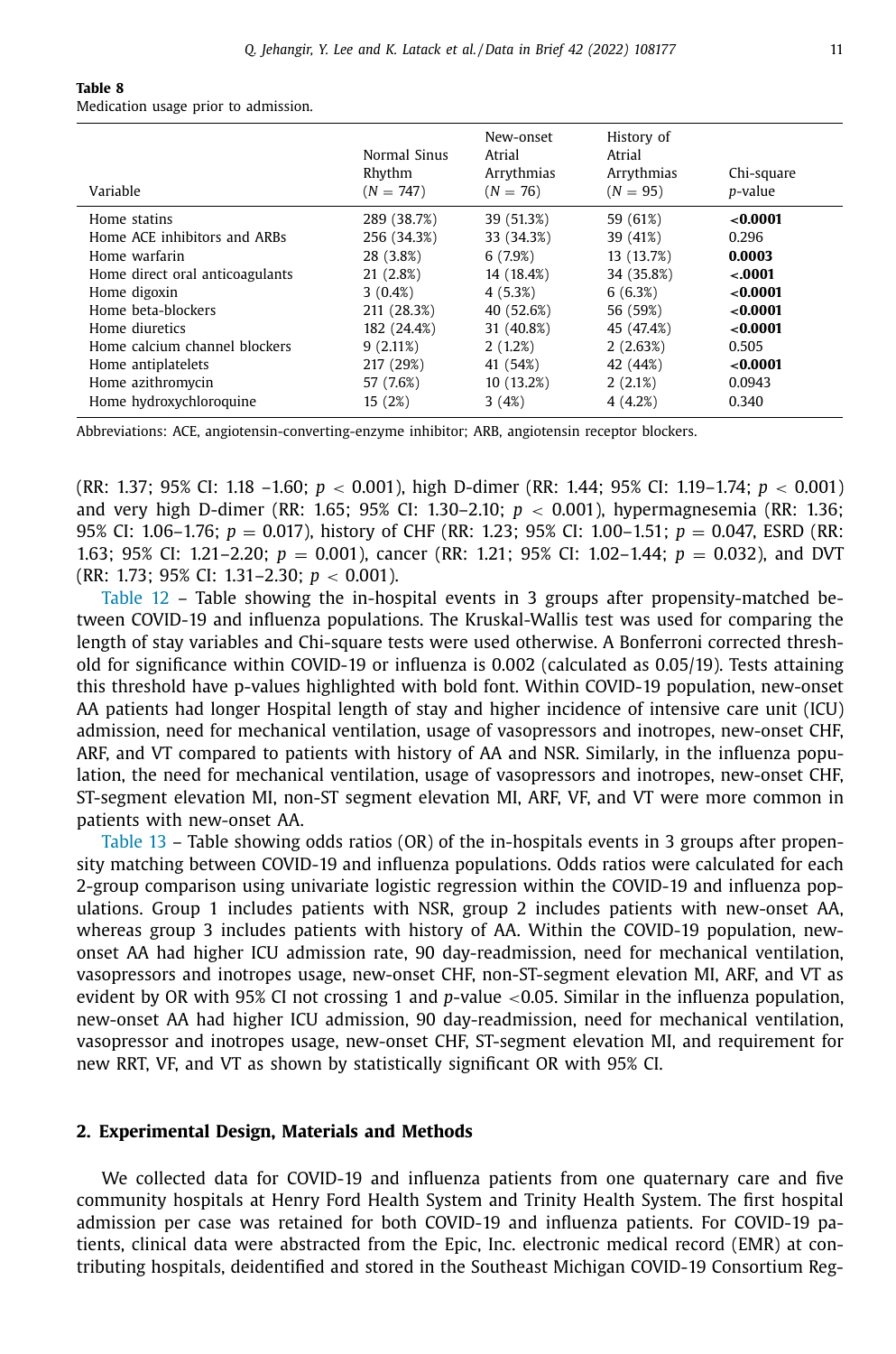<span id="page-13-0"></span>Multivariable generalized linear regression model using a log link with a Poisson distribution for predictors of new-onset atrial arrhythmias. L

|                                       |                | 95%Confidence     |                |                          |
|---------------------------------------|----------------|-------------------|----------------|--------------------------|
| Covariate                             | Relative Risk  | Interval          | p-value        | Type $3$ <i>p</i> -value |
| Age (decade)                          | 1.60           | $[1.46 - 1.74]$   | <0.001         | < 0.001                  |
| <b>Body mass index</b>                |                |                   |                | 0.079                    |
| >30.0                                 | 1.30           | $[0.98 - 1.73]$   | 0.065          |                          |
| $25.0 - 29.9$                         | 1.05           | $[0.69 - 1.59]$   | 0.824          |                          |
| < 18.5                                | 1.41           | $[1.06 - 1.88]$   | 0.020          |                          |
| $18.5 - 24.9$                         | $\overline{a}$ |                   | $\overline{a}$ |                          |
| Gender                                |                |                   |                |                          |
| Female                                | 0.69           | $[0.57 - 0.85]$   | < 0.001        | < 0.001                  |
| Male                                  | $\overline{a}$ |                   | ÷.             |                          |
| Race                                  |                |                   |                |                          |
| African American                      | 0.72           | $[0.57 - 0.92]$   | 0.007          | 0.004                    |
| Other races                           | 0.56           | $[0.34 - 0.94]$   | 0.027          |                          |
| White                                 | $\overline{a}$ |                   |                |                          |
| <b>Hypoxia</b> <sup>c</sup>           | 1.14           | $[0.93 - 1.41]$   | 0.215          | 0.213                    |
| Presenting white cell count           |                |                   |                |                          |
| High                                  | 1.49           | $[1.17 - 1.88]$   | < 0.001        | 0.006                    |
| Low                                   | 1.03           | $[0.72 - 1.48]$   | 0.869          |                          |
| Presenting aspartate aminotransferase |                |                   |                |                          |
| High                                  | 1.11           | $[0.91 - 1.37]$   | 0.305          | 0.580                    |
| Low                                   | 0.97           | $[0.51 - 1.84]$   | 0.869          |                          |
| Presenting D-Dimer <sup>b</sup>       |                |                   |                |                          |
| High*                                 | 0.93           | $[0.74 - 1.16]$   | 0.510          | 0.511                    |
| Very high**                           | 1.08           | $[0.79 - 1.47]$   | 0.632          |                          |
| Presenting serum potassium            |                |                   |                |                          |
| Hyperkalemia                          | 1.15           | $[0.83 - 1.60]$   | 0.408          | 0.647                    |
| Hypokalemia                           | 0.95           | $[0.72 - 1.25]$   | 0.718          |                          |
| Presenting serum magnesium            |                |                   |                |                          |
| Hypermagnesemia                       | 1.46           | $[1.01 - 2.13]$   | 0.047          | 0.026                    |
| Hypomagnesemia                        | 1.29           | $[1.02 - 1.63]$   | 0.034          |                          |
| <b>Comorbidities</b>                  |                |                   |                |                          |
| Congestive heart failure              | 1.55           | $[1.17 - 2.06]$   | 0.002          | 0.003                    |
| Diabetes mellitus                     | 0.93           | $[0.76 - 1.16]$   | 0.529          | 0.528                    |
| Chronic kidney disease                | 0.89           | $[0.66 - 1.20]$   | 0.432          | 0.427                    |
| End-stage renal disease               | 1.93           | $[1, 27 - 2, 93]$ | 0.002          | 0.003                    |
| Hypertension                          | 1.07           | $[0.83 - 1.37]$   | 0.615          | 0.614                    |
| Pulmonary disease                     | 1.37           | $[1.10 - 1.71]$   | 0.005          | 0.006                    |
| Liver disease                         | 1.09           | $[0.57 - 2.08]$   | 0.792          | 0.795                    |
| History of cancer                     | 1.01           | $[0.79 - 1.28]$   | 0.942          | 0.942                    |
| Cerebrovascular accident              | 0.93           | $[0.69 - 1.25]$   | 0.615          | 0.612                    |
| History of deep vein thrombosis       | 1.35           | $[0.89 - 2.05]$   | 0.155          | 0.172                    |
| Pulmonary hypertension                | 1.53           | $[0.67 - 3.48]$   | 0.315          | 0.345                    |
| Hyperthyroidism                       | 1.56           | $[0.64 - 3.82]$   | 0.325          | 0.358                    |
| Hypothyroidism                        | 0.11           | $[0.83 - 1.48]$   | 0.491          | 0.469                    |

Number of observations in the original data set  $= 6148$ .

Number of observations used  $=$  4006.

Coronary artery disease (CAD) history was not included in the model due to missing values to avoid reducing the number of patients in the analysis.

<sup>∗</sup> High: >500–2000 ng/mL.

∗∗ Very high: >2000 ng/mL.

**b** Fibrinogen-equivalent units (FEU).

 $c$  Oxygen saturation  $<$  95%.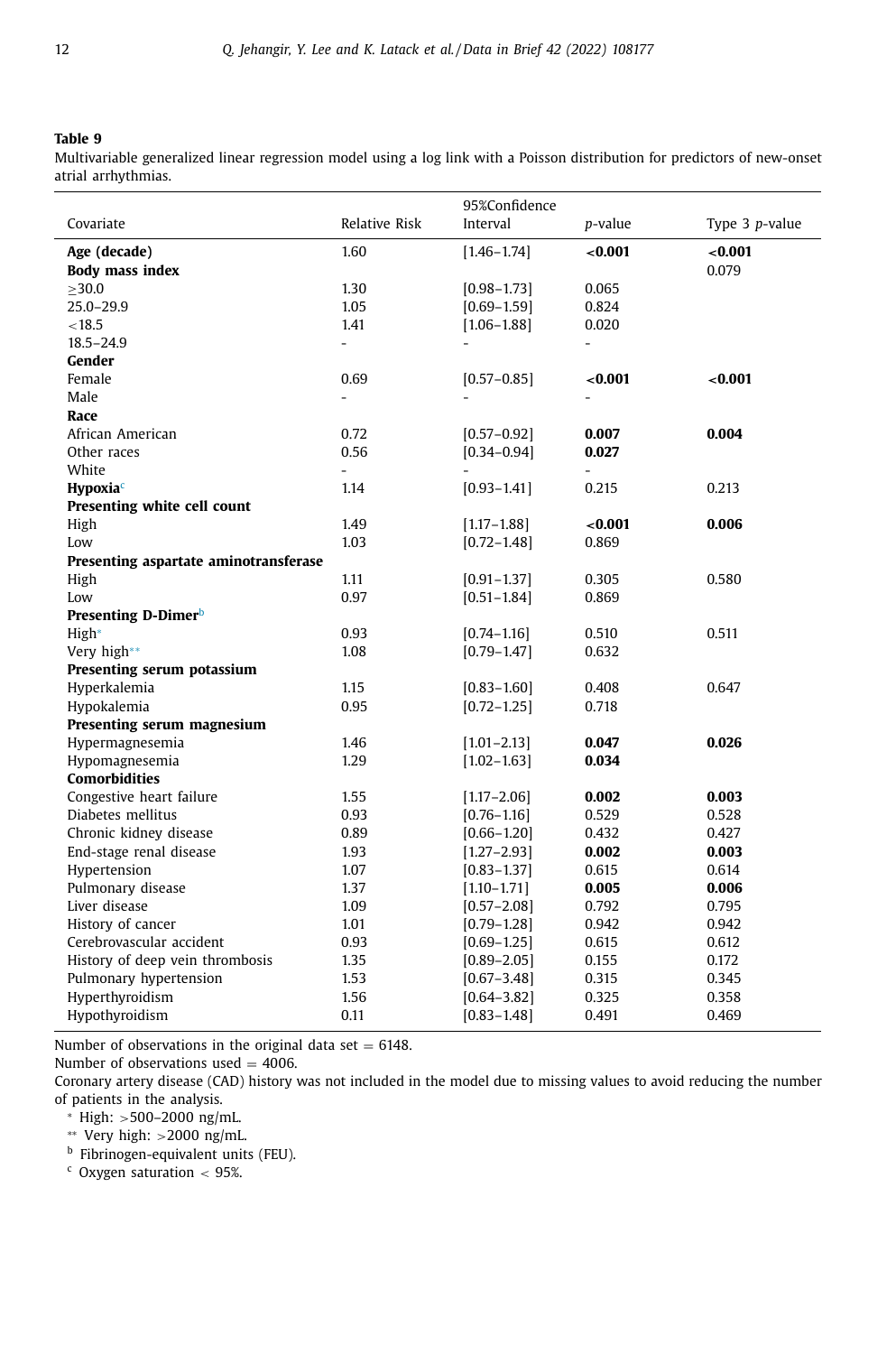| Variable                                             | Normal Sinus<br>Rhythm<br>$(N = 123)$ | New-onset Atrial<br>Arrythmias<br>$(N = 15)$ | History of Atrial<br>Arrythmias<br>$(N = 11)$ | Fisher-exact<br><i>p</i> -value |
|------------------------------------------------------|---------------------------------------|----------------------------------------------|-----------------------------------------------|---------------------------------|
| Ground-glass infiltrates and multifocal<br>pneumonia | 60 (48.8%)                            | 10 (66.8%)                                   | 3(27.3%)                                      | 0.16                            |
| Pleural effusions                                    | 17 (13.8%)                            | 2(13.3%)                                     | 6(54.6%)                                      | 0.02                            |
| Pulmonary edema and pulmonary<br>vascular congestion | $1(0.8\%)$                            | 1(6.7%)                                      | 1(9.1%)                                       | 0.16                            |

<span id="page-14-0"></span>Computerized tomography chest scans during hospitalization.

istry Database (SMCRD) using REDCap (software hosted at Vanderbilt University Medical Center in Nashville, Tennessee). The two systems submitted Michigan Health Information Network ID numbers (MiHIN) so that data from patients receiving care at both institutions could be linked. COVID-19 data were collected retrospectively and concurrently from 1st March 2020 to 31st March 2021. Hospitalized patients aged 18 years and above with polymerase chain reactionproven SARS-CoV-2 infection were included. Out of 6943 patients in the SMCRD registry, 16 patients were excluded because of lack of data on inpatient diagnoses, 6927 patients met the inclusion criteria.

Data were collected for patients hospitalized with a diagnosis of influenza (identified using International Classification of Diseases–Tenth Revision codes) at Henry Ford Health System. Data were then deidentified and stored. The study period for influenza patients was from 1st January 2014 to 31st December 2019. A total of 14,174 influenza patients met the inclusion criteria. The EMR queries used for characteristics of the hospital stay and clinical history for the COVID-19 consortium data were the basis of the influenza data queries, so that the two data sources were compatible in definition.

The study patients in both COVID-19 and influenza populations were divided into three groups based on history of atrial arrhythmias (AA): group 1 was the normal sinus rhythm (NSR) group-these patients did not have history of AA and remained in NSR throughout hospitalization; group 2 was the new-onset AA group which did not have a prior history of AA but developed atrial fibrillation or atrial flutter during hospitalization; group 3 patients had a prior history of AA and may have stayed in NSR or experienced AA during hospitalization. The incidence of AA in COVID-19 population was 20.3% with 9% patients having new-onset AA. Within influenza population, 13.1% patients had AA with incidence of new-onset AA at 2.5%.

Hospital records of patients included in the study were reviewed to identify:

- 1. *Patient characteristics*: Age at first admission, gender, primary race (Black, White, Other).
- 2. *Patient medical history* Included comorbidities of the patients.
- 3. *Home medications*: Statins, angiotensin-converting-enzyme inhibitors, angiotensin receptor blockers, beta-blockers, calcium channel blockers, antiplatelets, and antocoagulants.
- 4. *In-hospital medication use*: Rate controlling agents, rhythm controlling agents, anticoagulants, steroids, anticoagulants, hydroxychloroquine, Remdesivir, tociliumab, lopinavir, and ritonavir.
- 5. *Dates of service*: First admission date (i.e., date of earliest inpatient encounter for COVID-19 and influenza) and discharge dates.
- 6. *Patient outcomes*: Included inpatient death (died inpatient versus discharged alive) and newonset heart failure.

#### **3. Echocardiographic Parameters**

A total of 115 patients had transthoracic echocardiography performed during the hospital admission. Data on following parameters was reported in our study.

1. *Right ventricular size*: Right ventricular size was stratified into normal, mildly enlarged, moderately enlarged, severely enlarged, and unknown.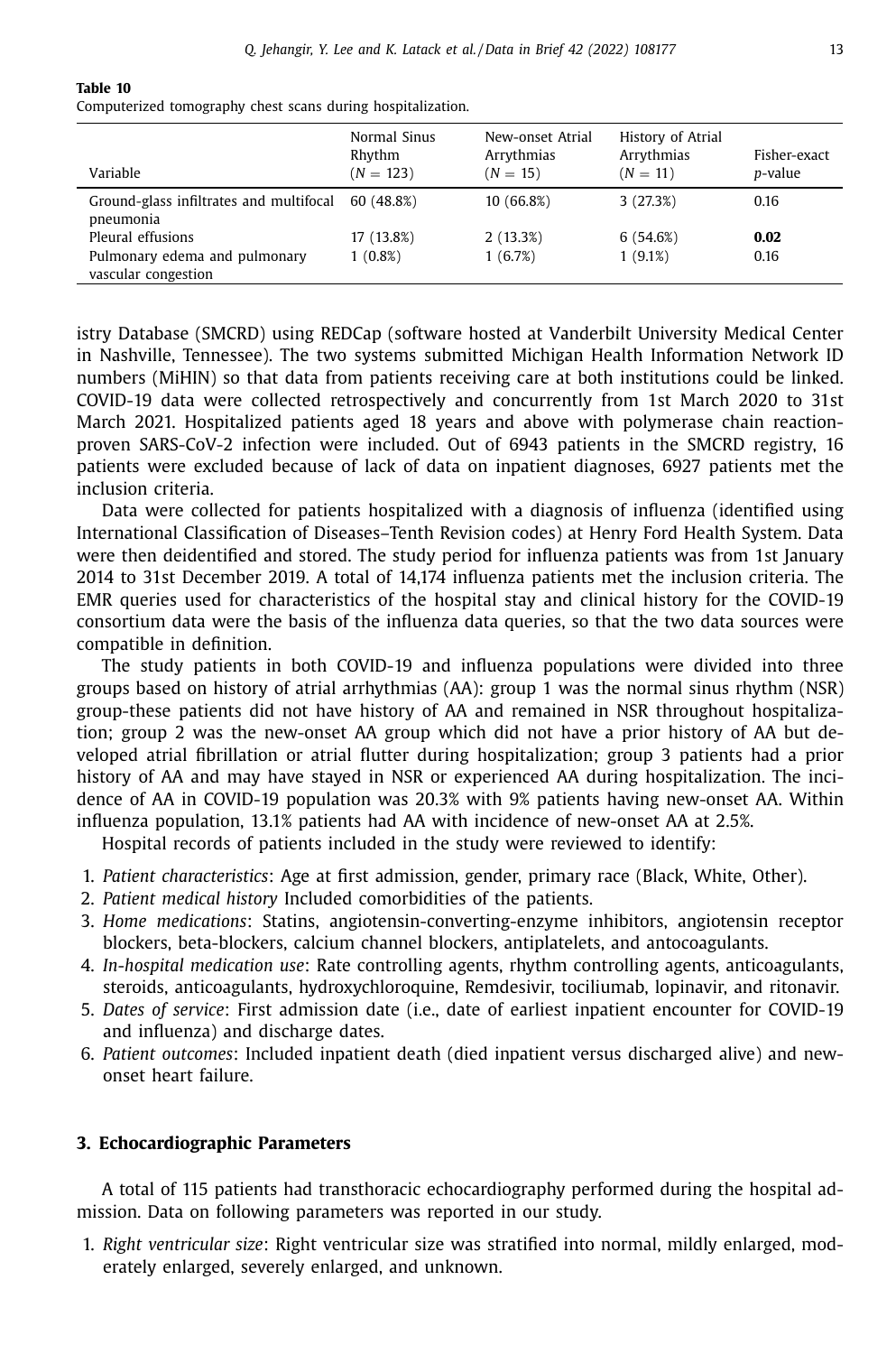<span id="page-15-0"></span>Multivariable generalized linear regression model using a log link with a Poisson distribution for predictors of in-hospital mortality in COVID-19 patients.

| Covariate                             | <b>Relative Risk</b>     | 95% Confidence<br>Interval | p-value        | Type 3<br>p-value |  |
|---------------------------------------|--------------------------|----------------------------|----------------|-------------------|--|
| Groups based on arrythmias status     |                          |                            |                |                   |  |
| History of atrial arrythmias          | 1.38                     | $[1.11 - 1.71]$<br>0.003   |                | < 0.001           |  |
| New-onset atrial arrythmias           | 2.02                     | $[1.68 - 2.43]$            | <0.001         |                   |  |
| Normal sinus rhythm                   | $\overline{\phantom{a}}$ | $\overline{\phantom{0}}$   |                |                   |  |
| Age (Decade)                          | 1.44                     | $[1.34 - 1.54]$            | < 0.001        | < 0.001           |  |
| <b>Body mass index</b>                |                          |                            |                |                   |  |
| >30.0                                 | 0.77                     | $[0.62 - 0.95]$            | 0.014          | 0.035             |  |
| $25.0 - 29.9$                         | 0.93                     | $[0.76 - 1.13]$            | 0.470          |                   |  |
| < 18.5                                | 1.06                     | $[0.81 - 1.39]$            | 0.667          |                   |  |
| $18.5 - 24.9$                         | ÷                        |                            | ÷.             |                   |  |
| Gender                                |                          |                            |                |                   |  |
| Female                                | 0.76                     | $[0.65 - 0.88]$            | < 0.001        | < 0.001           |  |
| Male                                  | $\overline{a}$           |                            | $\overline{a}$ |                   |  |
| Race                                  |                          |                            |                |                   |  |
| African American                      | 0.93                     | $[0.78 - 1.11]$            | 0.431          | 0.381             |  |
| Other races                           | 0.79                     | $[0.55 - 1.14]$            | 0.215          |                   |  |
| White                                 | $\overline{a}$           |                            |                |                   |  |
| Presenting white cell count           |                          |                            |                |                   |  |
| High                                  | 1.23                     | $[1.03 - 1.47]$            | 0.020          | 0.069             |  |
| Low                                   | 1.00                     | $[0.75 - 1.34]$            | 0.986          |                   |  |
| Presenting aspartate aminotransferase |                          |                            |                |                   |  |
| High                                  | 1.37                     | $[1.18 - 1.60]$            | < 0.001        | < 0.001           |  |
| Low                                   | 0.75                     | $[0.42 - 1.34]$            | 0.331          |                   |  |
| Presenting D-Dimer <sup>c</sup>       |                          |                            |                |                   |  |
| High*                                 | 1.44                     | $[1.19 - 1.74]$            | < 0.001        | < 0.001           |  |
| Very high**                           | 1.65                     | $[1.30 - 2.10]$            | < 0.001        |                   |  |
| Presenting serum potassium            |                          |                            |                |                   |  |
| Hyperkalemia                          | 1.24                     | $[0.98 - 1.56]$            | 0.069          | 0.097             |  |
| Hypokalemia                           | 0.89                     | $[0.72 - 1.11]$            | 0.320          |                   |  |
| Presenting serum magnesium            |                          |                            |                |                   |  |
| Hypermagnesemia                       | 1.36                     | $[1.06 - 1.76]$            | 0.017          | 0.023             |  |
| Hypomagnesemia                        | 1.18                     | $[0.98 - 1.42]$            | 0.082          |                   |  |
| <b>Comorbidities</b>                  |                          |                            |                |                   |  |
| Congestive heart failure              | 1.23                     | $[1.00 - 1.51]$            | 0.047          | 0.050             |  |
| Diabetes mellitus                     | 1.01                     | $[0.86 - 1.19]$            | 0.863          | 0.863             |  |
| Chronic kidney disease                | 0.95                     | $[0.77 - 1.17]$            | 0.620          | 0.618             |  |
| End-stage renal disease               | 1.63                     | $[1.21 - 2.20]$            | 0.001          | 0.002             |  |
| Hypertension                          | 1.04                     | $[0.86 - 1.26]$            | 0.705          | 0.705             |  |
| Pulmonary disease                     | 1.15                     | $[0.97 - 1.36]$            | 0.118          | 0.121             |  |
| Liver disease                         | 1.31                     | $[0.83 - 2.06]$            | 0.251          | 0.269             |  |
| History of cancer                     | 1.21                     | $[1.02 - 1.44]$            | 0.032          | 0.034             |  |
| Cerebrovascular accident              | 1.07                     | $[0.88 - 1.32]$            | 0.491          | 0.494             |  |
| History of deep vein thrombosis       | 1.73                     | $[1.31 - 2.30]$            | < 0.001        | < 0.001           |  |
| Pulmonary hypertension                | 0.76                     | $[0.38 - 1.55]$            | 0.453          | 0.433             |  |
| Hyperthyroidism                       | 1.23                     | $[0.58 - 2.61]$            | 0.586          | 0.598             |  |
| Hypothyroidism                        | 0.97                     | $[0.77 - 1.22]$            | 0.779          | 0.778             |  |

Number of observations in the original data set  $= 6927$ .

Number of observations used  $=$  4469.

Coronary artery disease history was not included in the model due to missing values to avoid reducing the number of patients in the analysis.

<sup>∗</sup> High: >500–2000 ng/mL.

∗∗ Very high: >2000 ng/mL.

<sup>c</sup> FEU.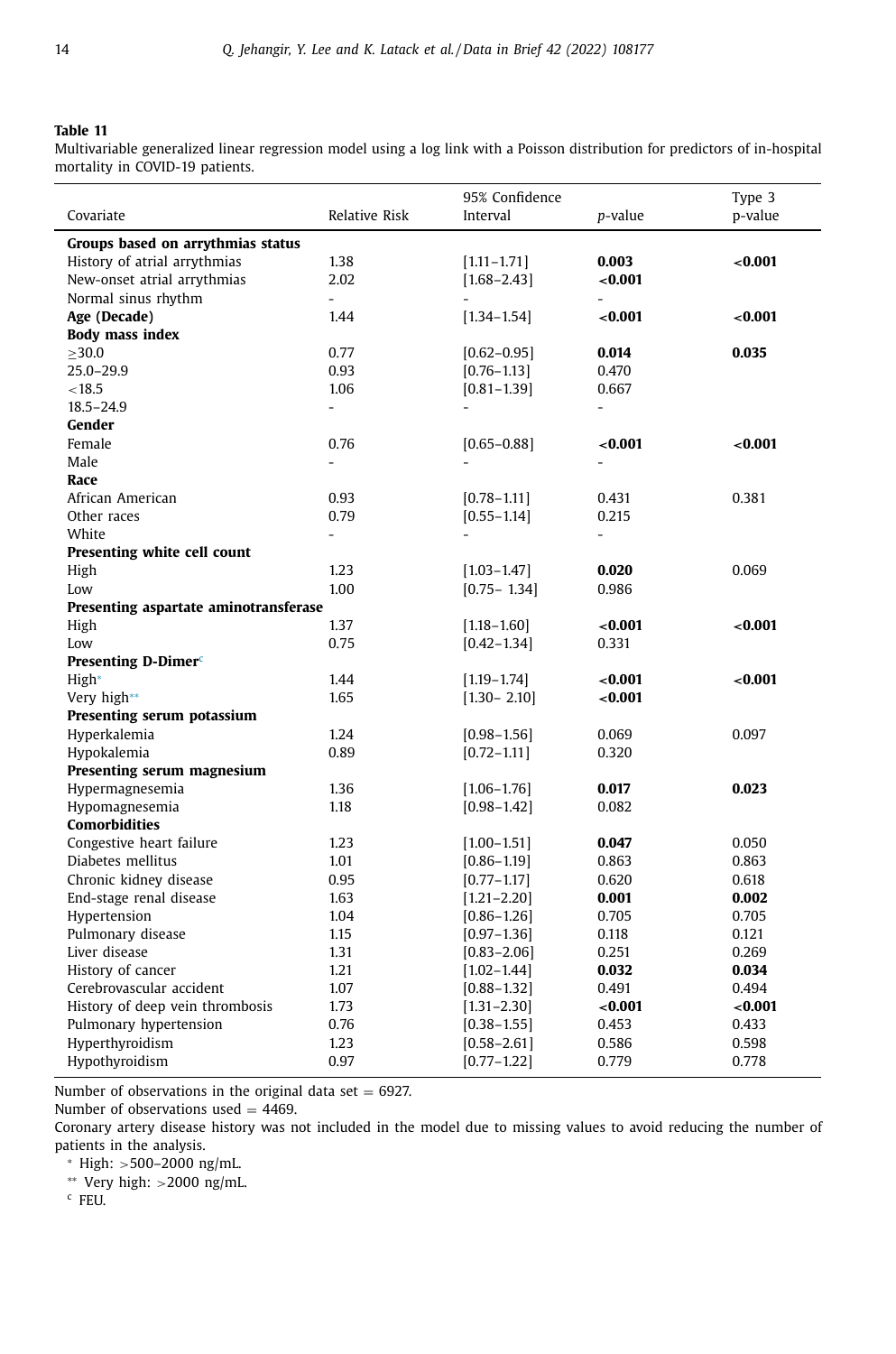<span id="page-16-0"></span>In-hospital events in 3 groups after propensity matching on AA groups within and between COVID-19 and influenza populations.

|                                                                                                                                                                                                    | COVID-19                                                             |                                                                       |                                                                     | Influenza                                       |                                                                |                                                             |                                                                 |                                             |
|----------------------------------------------------------------------------------------------------------------------------------------------------------------------------------------------------|----------------------------------------------------------------------|-----------------------------------------------------------------------|---------------------------------------------------------------------|-------------------------------------------------|----------------------------------------------------------------|-------------------------------------------------------------|-----------------------------------------------------------------|---------------------------------------------|
| Variable                                                                                                                                                                                           | Normal Sinus<br>Rhythm<br>$(N = 815)$                                | New-onset<br>Atrial<br>Arrhythmias<br>$(N = 408)$                     | History of<br>Atrial<br>Arrhythmias<br>$(N = 409)$                  | <i>p</i> -value                                 | Normal Sinus<br>Rhythm<br>$(N = 808)$                          | New-onset<br>Atrial<br>Arrhythmias<br>$(N = 273)$           | History of<br>Atrial<br>Arrhythmias<br>$(N = 551)$              | p-value                                     |
| Hospital length of stay*<br>Intensive care unit admission<br>Intensive care unit length of stay*<br>Hospital readmission within 90 days<br>Respiratory failure requiring<br>mechanical ventilation | 5.6(3.4, 9.8)<br>178 (21.8%)<br>5(3, 13)<br>94 (11.5%)<br>99 (12.1%) | 8.0(4.5, 15.1)<br>178 (43.6%)<br>8(3, 16)<br>32 (7.8%)<br>108 (26.5%) | 6.3(4.0, 11.3)<br>103 (25.2%)<br>5(3, 10)<br>53 (13%)<br>52 (12.7%) | < 0.001<br>< 0.001<br>0.043<br>0.050<br>< 0.001 | 3(2, 5)<br>33 (4.1%)<br>2(1, 3)<br>321 (39.7%)<br>10(1.2%)     | 3(2, 6)<br>20 (7.3%)<br>3(1, 7)<br>131 (48.0%)<br>13 (4.8%) | 3(2, 5)<br>21 (3.8%)<br>3(1.5, 4.5)<br>249 (45.2%)<br>7(1.3%)   | 0.058<br>0.051<br>0.117<br>0.025<br>< 0.001 |
| Days on ventilator*                                                                                                                                                                                | 8(3, 14)                                                             | 9(4.75, 16)                                                           | 6.5(3, 15)                                                          | 0.181                                           | 1(1, 2.5)                                                      | 10(1, 18)                                                   | 4.5 (3.25,<br>5.75)                                             | 0.171                                       |
| Vasopressors/inotropes usage<br>New-onset congestive heart failure<br>Transient ischemic attack and ischemic<br>stroke                                                                             | 153 (18.8%)<br>23 (2.8%)<br>27 (3.3%)                                | 146 (35.8%)<br>36 (8.8%)<br>14 (3.4%)                                 | 100 (24.4%)<br>26 (6.4%)<br>16 (3.9%)                               | < 0.001<br>< 0.001<br>0.862                     | 16(2%)<br>36 (4.5%)<br>63 (7.8%)                               | 14 (5.1%)<br>38 (13.9%)<br>13 (4.8%)                        | 4(0.7%)<br>40 (7.3%)<br>35 (6.4%)                               | < 0.001<br>< 0.001<br>0.199                 |
| ST-segment elevation myocardial<br>infarction                                                                                                                                                      | $1(0.1\%)$                                                           | 3(0.7%)                                                               | 0                                                                   | 0.063                                           | 4(0.5%)                                                        | 7(2.6%)                                                     | $2(0.4\%)$                                                      | 0.001                                       |
| Non-ST-segment elevation myocardial<br>infarction                                                                                                                                                  | 86 (10.6%)                                                           | 66 (16.2%)                                                            | 44 (10.8%)                                                          | 0.011                                           | 71 (8.8%)                                                      | 34 (12.5%)                                                  | 29 (5.3%)                                                       | 0.001                                       |
| Other arterial thromboembolism<br>Deep vein thrombosis<br>Pulmonary embolism<br>Acute renal failure<br>Renal failure requiring new renal<br>replacement therapy                                    | 29 (3.6%)<br>30 (3.7%)<br>36 (4.4%)<br>334 (41%)<br>52 (6.4%)        | 16 (3.9%)<br>15 (3.7%)<br>18 (4.4%)<br>210 (51.5%)<br>38 (9.3%)       | 23 (5.6%)<br>6(1.5%)<br>10(2.4%)<br>169 (41.3%)<br>22 (5.4%)        | 0.224<br>0.084<br>0.206<br>0.001<br>0.063       | 45 (5.6%)<br>23 (2.8%)<br>18(2.2%)<br>227 (28.1%)<br>30 (3.7%) | 12 (4.4%)<br>13 (4.8%)<br>8(2.9%)<br>94 (34.4%)<br>19 (7%)  | 23 (4.2%)<br>14 (2.5%)<br>$5(0.9\%)$<br>118 (21.4%)<br>18(3.3%) | 0.461<br>0.193<br>0.085<br>< 0.001<br>0.031 |
| Ventricular fibrillation<br>Ventricular tachycardia                                                                                                                                                | 2(0.2%)<br>23 (2.8%)                                                 | 4(1%)<br>28 (6.9%)                                                    | 3(0.7%)<br>24 (5.9%)                                                | 0.222<br>0.002                                  | 2(0.2%)<br>12 (1.5%)                                           | 7(2.6%)<br>19 (7%)                                          | $2(0.4\%)$<br>20 (3.6%)                                         | < 0.001<br>< 0.001                          |

∗ Median (interquartile range).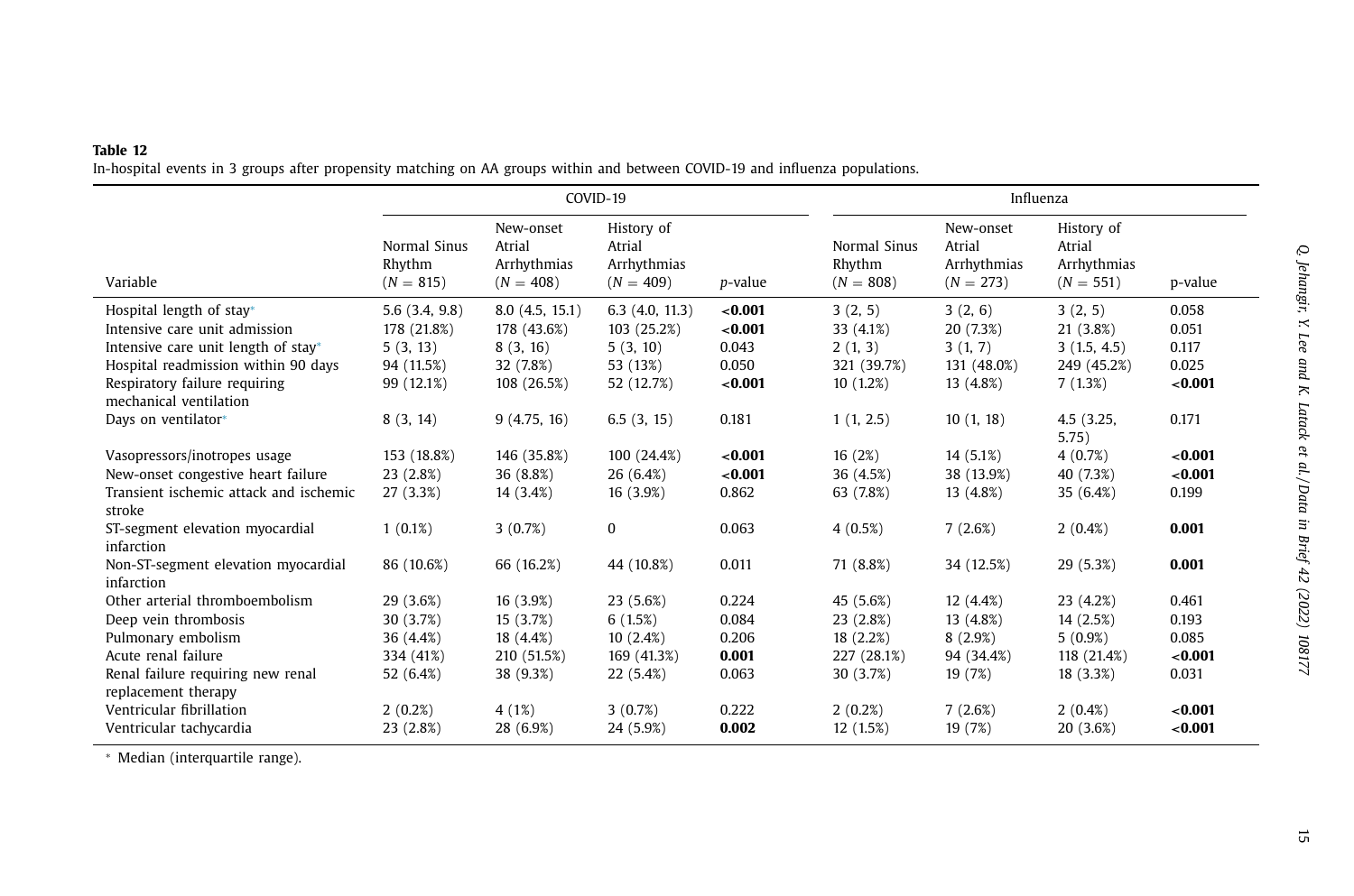<span id="page-17-0"></span>Odds ratios of the in-hospitals events in 3 groups after propensity matching on AA groups within and between COVID-19 and influenza populations.

|                                                | COVID-19<br>Odds Ratio<br>95% Confidence Interval, p-value |                                     |                                   | Influenza<br>Odds Ratio<br>95% Confidence Interval, p-value |                               |                                   |  |
|------------------------------------------------|------------------------------------------------------------|-------------------------------------|-----------------------------------|-------------------------------------------------------------|-------------------------------|-----------------------------------|--|
| Variable                                       | Group 3 vs Group 1                                         | Group 2 vs Group 1                  | Group 2 vs Group 3                | Group 3 vs Group 1                                          | Group 2 vs Group 1            | Group 2 vs Group 3                |  |
| Intensive care unit admission                  | $1.2$ (0.9, 1.6), 0.1952                                   | $2.77$ $(2.12, 3.61)$ ,<br>< 0.0001 | $2.3$ (1.69, 3.13),<br>< 0.0001   | $0.93$ $(0.51, 1.68)$ ,<br>0.8878                           | $1.86(0.99, 3.4)$ ,<br>0.0359 | 1.99(1.01, 3.94)<br>0.0398        |  |
| Readmission by 90 days                         | $1.14$ $(0.78, 1.66)$ ,<br>0.5142                          | $0.65$ $(0.41, 1.01)$ ,<br>0.0464   | $0.57$ $(0.35, 0.93)$ ,<br>0.0215 | 1.25 (1, 1.57), 0.05                                        | $1.4$ (1.05, 1.86),<br>0.0191 | $1.12$ $(0.83, 1.51)$ ,<br>0.4586 |  |
| Respiratory failure requiring                  | $1.05$ $(0.72, 1.53)$ ,                                    | $2.6$ (1.9, 3.57),                  | 2.47 (1.69, 3.63),                | $1.03$ $(0.33, 3.01)$ , 1                                   | 3.98 (1.59, 10.28),           | 3.88 (1.42, 11.62),               |  |
| mechanical ventilation                         | 0.7827                                                     | < 0.0001                            | < 0.0001                          |                                                             | 0.0012                        | 0.0034                            |  |
| Vasopressors/inotropes usage                   | $1.4$ (1.04, 1.88),                                        | 2.41 (1.83, 3.18),                  | 1.72 (1.26, 2.36),                | $0.36$ (0.09, 1.13),                                        | 2.67 (1.19, 5.93),            | 7.37 (2.29, 31.07),               |  |
|                                                | 0.0246                                                     | < 0.0001                            | 0.0004                            | 0.0678                                                      | 0.0098                        | < 0.0001                          |  |
| New-onset congestive heart                     | 2.34 (1.26, 4.35),                                         | 3.33 (1.89, 5.98),                  | $1.42$ (0.82, 2.51),              | $1.68$ $(1.03, 2.75)$ ,                                     | 3.46 (2.08, 5.76),            | $2.06$ (1.25, 3.4),               |  |
| failure                                        | 0.0048                                                     | < 0.0001                            | 0.1894                            | 0.0304                                                      | < 0.0001                      | 0.0034                            |  |
| Transient ischemic attack and                  | $1.19$ $(0.59, 2.32)$ ,                                    | $1.04$ $(0.5, 2.08)$ ,              | $0.87$ $(0.39, 1.94)$ ,           | $0.8$ (0.51, 1.25),                                         | $0.59(0.29, 1.11)$ ,          | $0.74$ $(0.35, 1.46)$ ,           |  |
| ischemic stroke                                | 0.6227                                                     | >0.999                              | 0.8528                            | 0.3376                                                      | 0.1006                        | 0.4305                            |  |
| ST-segment elevation<br>myocardial infarction* |                                                            |                                     |                                   | $0.73$ $(0.07, 5.13)$ , 1                                   | 5.28 (1.33, 24.79),<br>0.0077 | 7.21 (1.36, 71.71),<br>0.0077     |  |
| Non-ST-segment elevation                       | $1.02$ (0.68, 1.52),                                       | 1.64 (1.14, 2.34),                  | $1.6$ $(1.04, 2.47)$ ,            | $0.58$ $(0.36, 0.92)$ ,                                     | 1.48 (0.93, 2.32),            | 2.56 (1.47, 4.46),                |  |
| myocardial infarction                          | 0.9218                                                     | 0.0058                              | 0.0244                            | 0.0149                                                      | 0.0972                        | < 0.0001                          |  |
| Deep vein thrombosis                           | $0.39(0.13, 0.96)$ ,                                       | 1(0.49, 1.94)                       | $2.56$ (0.93, 8.14),              | $0.89(0.42, 1.82)$ ,                                        | $1.71$ $(0.78, 3.57)$ ,       | $1.92$ $(0.82, 4.47)$ ,           |  |
|                                                | 0.0313                                                     | >0.999                              | 0.0494                            | 0.8655                                                      | 0.1697                        | 0.0993                            |  |
| Pulmonary embolism                             | $0.54$ $(0.24, 1.13)$ ,                                    | $1(0.53, 1.83)$ ,                   | $1.84$ (0.79, 4.52),              | $0.4$ (0.12, 1.13),                                         | $1.32$ (0.49, 3.25),          | 3.29 (0.94, 12.91),               |  |
|                                                | 0.1102                                                     | >0.999                              | 0.1291                            | 0.0852                                                      | 0.4979                        | 0.0374                            |  |
| Acute renal failure                            | $1.01$ $(0.79, 1.3)$ ,                                     | 1.53 (1.19, 1.95),                  | $1.51$ $(1.13, 2.01)$ ,           | $0.7$ $(0.54, 0.91)$ ,                                      | 1.34 (0.99, 1.82),            | 1.93 (1.38, 2.69),                |  |
|                                                | 0.9509                                                     | 0.0006                              | 0.004                             | 0.0063                                                      | 0.0553                        | < 0.0001                          |  |
| Renal failure requiring new                    | $0.83$ (0.48, 1.42),                                       | $1.51$ $(0.95, 2.38)$ ,             | 1.81 (1.02, 3.27),                | $0.88$ $(0.45, 1.64)$ ,                                     | $1.94$ (1.01, 3.63),          | 2.21 (1.08, 4.56),                |  |
| renal replacement therapy                      | 0.5272                                                     | 0.0808                              | 0.0325                            | 0.7652                                                      | 0.0417                        | 0.0199                            |  |
| Ventricular fibrillation                       | $3(0.34, 36.09)$ ,<br>0.3410                               | $4.02$ (0.57, 44.61),<br>0.0999     | $1.34(0.23, 9.2)$ ,<br>0.7252     | $1.47$ (0.11, 20.3), 1                                      | $10.58(2, 105)$ ,<br>0.0014   | 7.21 (1.36, 71.71),<br>0.0077     |  |
| Ventricular tachycardia                        | 2.15 (1.14, 4.03),                                         | 2.54 (1.39, 4.68),                  | $1.18$ (0.65, 2.17),              | $2.5$ (1.15, 5.65),                                         | 4.95 (2.25, 11.36),           | 1.98 (0.98, 3.99),                |  |
|                                                | 0.0114                                                     | 0.0013                              | 0.5703                            | 0.0165                                                      | < 0.0001                      | 0.0377                            |  |

ST-segment elevation myocardial infarction for COVID-19 population had too few events for valid estimation of odds ratio and thus not reported.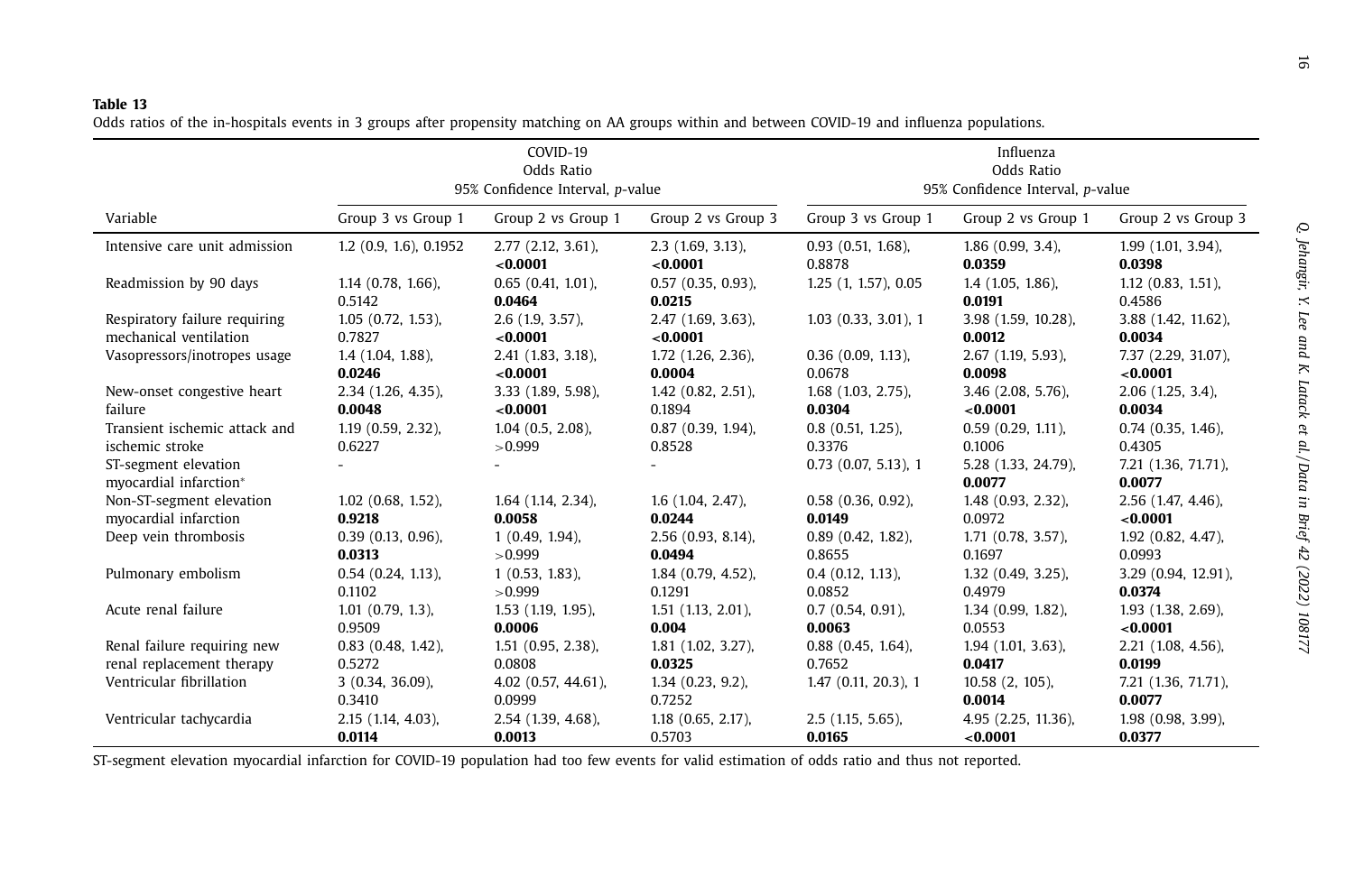- 2. *Left ventricular size*: Left ventricular size was classified into normal, mildly enlarged, moderately enlarged, severely enlarged, and unknown.
- 3. *Left ventricular ejection fraction*: Left ventricular ejection fraction was divided into preserved  $(\geq 50\%)$ , borderline (40–49%), reduced (<40%), and unknown.
- 4. *Pericardial effusion*: Pericardial effusion was divided into none, small, large, and unknown.
- 5. *Vavular abnormality*: Valvular abnormalities were divided into none, mild, moderate, severe, and none.
- 6. *Pulmonary artery systolic pressure*: Pulmonary artery systolic pressure was characterizied into normal (0–40 mmHg), mild elevation (41–50 mmHg), moderate elevation (51–60 mmHg), severe elevation  $(>60 \text{ mmHg})$ , and unknown.

#### **4. Statistical Methods**

Categorical data were summarized as percentages and fraction of occurrence. Continuous data were summarized as median with interquartile range or means with standard deviations. Variable distributions were compared using Chi-square tests or Fisher's exact tests for categorical data and ANOVA or Kruskal-Wallis tests for continuous data, as appropriate. Generalized linear models were used to estimate odds ratios and risk ratios. A *p*-value of <0.05 was considered significant.

We matched the hospitalized COVID-19 population to a pre-COVID hospitalized viral influenza cohort. Propensity scoring was used serially to generate balanced groups, within the COVID-19 study set, within the influenza study set, and between the COVID-19 and influenza study sets. Logistic regression was used to generate the propensity scores for each stage, using demographics and past medical history variables as predictors. Matching was done using a 0.1sd caliper, without replacement, and with ties broken randomly [\[12\].](#page-19-0) Within each study set, logistic regression models were used to first estimate the probability of new-onset AA given that AA were observed (history of AA vs new-onset AA). Since there were few new-onset AA cases in the influenza study set, a 2:1 match was used; 1:1 matching was used for the COVID-19 set. Logistic regression was then used in each study set to model the probability of AA (history/new AA vs none) and cases were matched 1:1. For comparison across the influenza and COIVD-19 cases, we used propensity matching to further align the two study sets. Logistic regression was used to model the probability of a COVID-19 diagnosis as the cause of hospitalization (COVID-19 vs influenza). The studies were matched 1:1. The final study set was achieved with balanced data across AA groups and study sets. Data summaries and analysis were performed with the R programming language (version 4, ggplot2 package) [\[13\].](#page-19-0)

#### **Ethics Statements**

The study was approved as a retrospective study by institutional review boards at Henry Ford Health System (protocol # 13785) and Trinity Health System (protocol # 2021-009). The need for informed consent was waived for the use of deidentified medical records.

#### **Declaration of Competing Interest**

The authors declare that they have no known competing financial interests or personal relationships that could have appeared to influence the work reported in this paper.